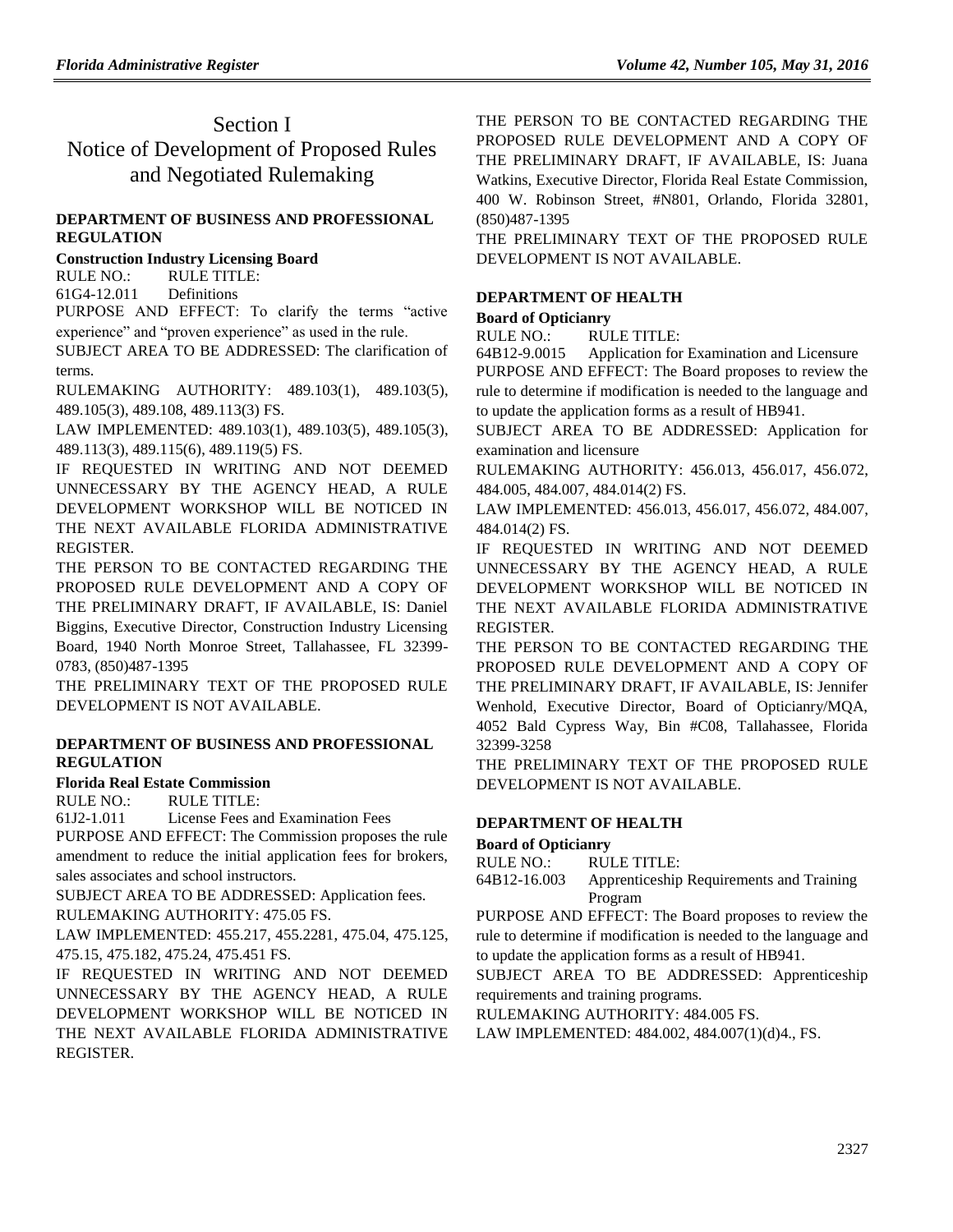IF REQUESTED IN WRITING AND NOT DEEMED UNNECESSARY BY THE AGENCY HEAD, A RULE DEVELOPMENT WORKSHOP WILL BE NOTICED IN THE NEXT AVAILABLE FLORIDA ADMINISTRATIVE REGISTER.

THE PERSON TO BE CONTACTED REGARDING THE PROPOSED RULE DEVELOPMENT AND A COPY OF THE PRELIMINARY DRAFT, IF AVAILABLE, IS: Jennifer Wenhold, Executive Director, Board of Opticianry/MQA, 4052 Bald Cypress Way, Bin #C08, Tallahassee, Florida 32399-3258

THE PRELIMINARY TEXT OF THE PROPOSED RULE DEVELOPMENT IS NOT AVAILABLE.

#### **[DEPARTMENT OF](https://www.flrules.org/gateway/department.asp?id=64) HEALTH**

#### **[School Psychology](https://www.flrules.org/gateway/organization.asp?id=313)**

RULE NO.: RULE TITLE:

[64B21-500.002](https://www.flrules.org/gateway/ruleNo.asp?id=64B21-500.002) Application Form Required for Licensure PURPOSE AND EFFECT: The purpose of this rule amendment is to implement Chapter 2016-230, Laws of Florida.

SUBJECT AREA TO BE ADDRESSED: School psychology application

RULEMAKING AUTHORITY: [490.015, FS.](https://www.flrules.org/gateway/cfr.asp?id=490.015,%20FS)

LAW IMPLEMENTED: [456.0635, 490.005\(2\), 490.006, FS.](https://www.flrules.org/gateway/cfr.asp?id=456.0635,%20490.005(2),%20490.006,%20FS) IF REQUESTED IN WRITING AND NOT DEEMED UNNECESSARY BY THE AGENCY HEAD, A RULE DEVELOPMENT WORKSHOP WILL BE NOTICED IN THE NEXT AVAILABLE FLORIDA ADMINISTRATIVE REGISTER.

THE PERSON TO BE CONTACTED REGARDING THE PROPOSED RULE DEVELOPMENT AND A COPY OF THE PRELIMINARY DRAFT, IF AVAILABLE, IS: Allen Hall, Executive Director, Department of Health, 4052 Bald Cypress Way, Bin #C05, Tallahassee, FL 32399-3255

THE PRELIMINARY TEXT OF THE PROPOSED RULE DEVELOPMENT IS AVAILABLE AT NO CHARGE FROM THE CONTACT PERSON LISTED ABOVE.

### **[DEPARTMENT OF HEALTH](https://www.flrules.org/gateway/department.asp?id=64)**

#### **[Board of Athletic Training](https://www.flrules.org/gateway/organization.asp?id=326)**

RULE NO.: RULE TITLE:

[64B33-2.001](https://www.flrules.org/gateway/ruleNo.asp?id=64B33-2.001) Licensure Requirements

PURPOSE AND EFFECT: To incorporate changes to application required by HB 941.

SUBJECT AREA TO BE ADDRESSED: To update application.

RULEMAKING AUTHORITY: [456.013\(7\),](https://www.flrules.org/gateway/statute.asp?id=456.013(7)) [468.705,](https://www.flrules.org/gateway/statute.asp?id=%20468.705) [468.707,](https://www.flrules.org/gateway/statute.asp?id=%20468.707) [468.709 FS.](https://www.flrules.org/gateway/statute.asp?id=%20468.709%20FS.)

LAW IMPLEMENTED: [456.013\(7\),](https://www.flrules.org/gateway/statute.asp?id=456.013(7)) [456.0135,](https://www.flrules.org/gateway/statute.asp?id=%20456.0135) [456.0635,](https://www.flrules.org/gateway/statute.asp?id=%20456.0635) [468.707,](https://www.flrules.org/gateway/statute.asp?id=%20468.707) [468.709 FS.](https://www.flrules.org/gateway/statute.asp?id=%20468.709%20FS.)

IF REQUESTED IN WRITING AND NOT DEEMED UNNECESSARY BY THE AGENCY HEAD, A RULE DEVELOPMENT WORKSHOP WILL BE NOTICED IN THE NEXT AVAILABLE FLORIDA ADMINISTRATIVE REGISTER.

THE PERSON TO BE CONTACTED REGARDING THE PROPOSED RULE DEVELOPMENT AND A COPY OF THE PRELIMINARY DRAFT, IF AVAILABLE, IS: Jennifer Wenhold, Executive Director, Board of Athletic Training, 4052 Bald Cypress Way, Bin #C08, Tallahassee, Florida 32399-3258

THE PRELIMINARY TEXT OF THE PROPOSED RULE DEVELOPMENT IS AVAILABLE AT NO CHARGE FROM THE CONTACT PERSON LISTED ABOVE.

# **[DEPARTMENT OF HEALTH](https://www.flrules.org/gateway/department.asp?id=64)**

**[Board of Athletic Training](https://www.flrules.org/gateway/organization.asp?id=326)**

RULE NO.: RULE TITLE:

[64B33-4.001](https://www.flrules.org/gateway/ruleNo.asp?id=64B33-4.001) Protocols; Scope of Practice

PURPOSE AND EFFECT: The Board proposes the development of a rule amendment to delete obsolete language and clarify scope of practice.

SUBJECT AREA TO BE ADDRESSED: Obsolete language and scope of practice.

RULEMAKING AUTHORITY: [468.705 FS.](https://www.flrules.org/gateway/cfr.asp?id=468.705%20FS)

LAW IMPLEMENTED: [468.705, 468.713 FS.](https://www.flrules.org/gateway/cfr.asp?id=468.705,%20468.713%20FS)

IF REQUESTED IN WRITING AND NOT DEEMED UNNECESSARY BY THE AGENCY HEAD, A RULE DEVELOPMENT WORKSHOP WILL BE NOTICED IN THE NEXT AVAILABLE FLORIDA ADMINISTRATIVE REGISTER.

THE PERSON TO BE CONTACTED REGARDING THE PROPOSED RULE DEVELOPMENT AND A COPY OF THE PRELIMINARY DRAFT, IF AVAILABLE, IS: Jennifer Wenhold, Executive Director, Board of Athletic Training, 4012 Bald Cypress Way, Bin #C08, Tallahassee, Florida 32399-3258

THE PRELIMINARY TEXT OF THE PROPOSED RULE DEVELOPMENT IS NOT AVAILABLE.

### **[DEPARTMENT OF HEALTH](https://www.flrules.org/gateway/department.asp?id=64)**

**[Board of Athletic Training](https://www.flrules.org/gateway/organization.asp?id=326)**

RULE NO.: RULE TITLE:

[64B33-5.001](https://www.flrules.org/gateway/ruleNo.asp?id=64B33-5.001) Disciplinary Guidelines

PURPOSE AND EFFECT: The Board proposes the development of a rule amendment to update disciplinary guidelines.

SUBJECT AREA TO BE ADDRESSED: To update disciplinary guidelines.

RULEMAKING AUTHORITY: [456.079,](https://www.flrules.org/gateway/statute.asp?id=456.079) [468.705,](https://www.flrules.org/gateway/statute.asp?id=%20468.705) [468.719](https://www.flrules.org/gateway/statute.asp?id=%20468.719%20FS.)  [FS.](https://www.flrules.org/gateway/statute.asp?id=%20468.719%20FS.)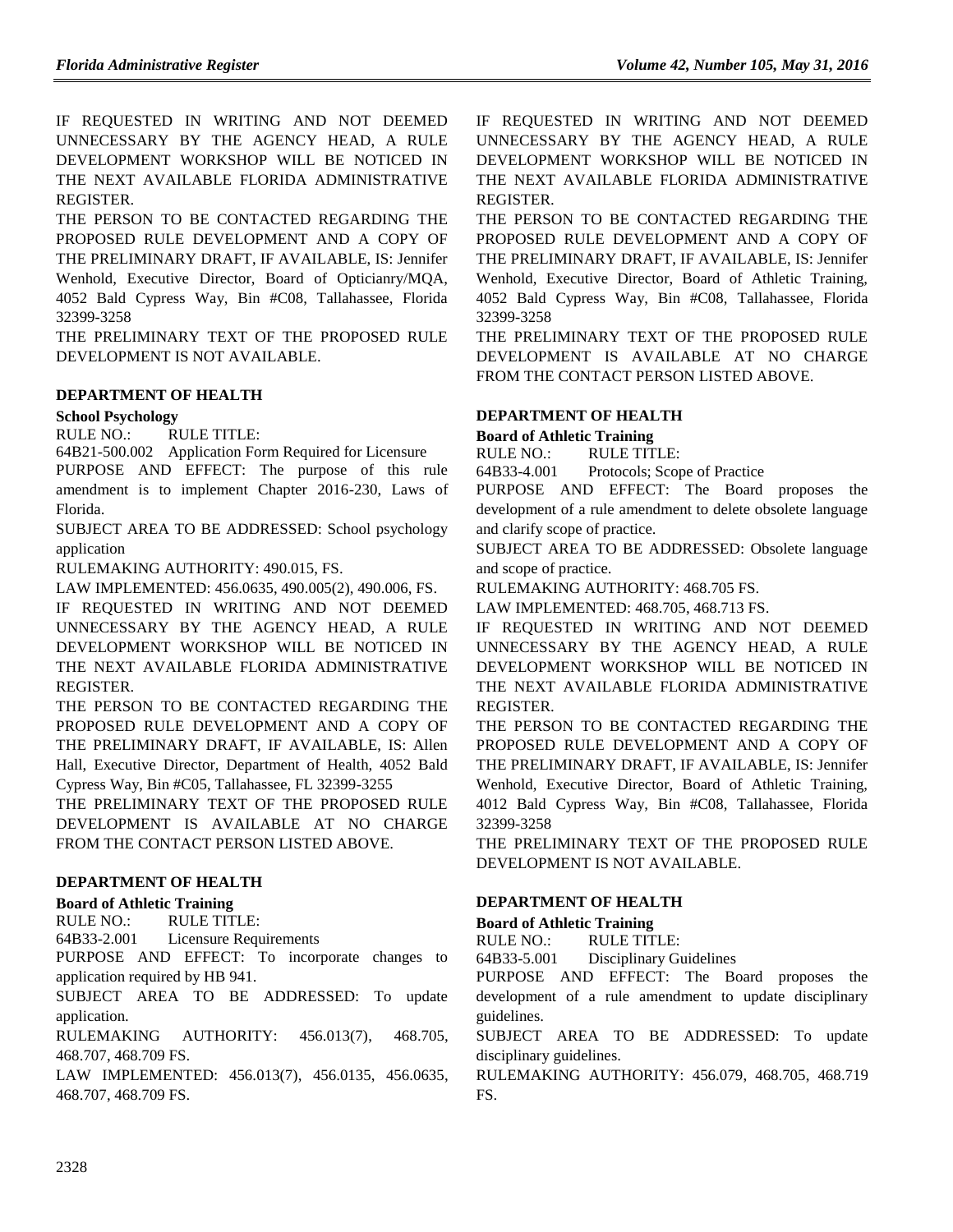LAW IMPLEMENTED: [456.072,](https://www.flrules.org/gateway/statute.asp?id=456.072) [456.079,](https://www.flrules.org/gateway/statute.asp?id=%20456.079) [468.719 FS.](https://www.flrules.org/gateway/statute.asp?id=%20468.719%20FS.)

IF REQUESTED IN WRITING AND NOT DEEMED UNNECESSARY BY THE AGENCY HEAD, A RULE DEVELOPMENT WORKSHOP WILL BE NOTICED IN THE NEXT AVAILABLE FLORIDA ADMINISTRATIVE **REGISTER** 

THE PERSON TO BE CONTACTED REGARDING THE PROPOSED RULE DEVELOPMENT AND A COPY OF THE PRELIMINARY DRAFT, IF AVAILABLE, IS: Jennifer Wenhold, Executive Director, Board of Athletic Training, 4052 Bald Cypress Way, Bin #C08, Tallahassee, Florida 32399-3258

THE PRELIMINARY TEXT OF THE PROPOSED RULE DEVELOPMENT IS NOT AVAILABLE.

## **[DEPARTMENT OF HEALTH](https://www.flrules.org/gateway/department.asp?id=64)**

**[Board of Athletic Training](https://www.flrules.org/gateway/organization.asp?id=326)**

RULE NO.: RULE TITLE:

[64B33-5.005](https://www.flrules.org/gateway/ruleNo.asp?id=64B33-5.005) Mediation

PURPOSE AND EFFECT: The Board proposes the development of a rule amendment to delete obsolete language. SUBJECT AREA TO BE ADDRESSED: To delete obsolete language.

RULEMAKING AUTHORITY: [456.078 FS.](https://www.flrules.org/gateway/cfr.asp?id=456.078%20FS)

LAW IMPLEMENTED: [456.078 FS.](https://www.flrules.org/gateway/cfr.asp?id=456.078%20FS)

IF REQUESTED IN WRITING AND NOT DEEMED UNNECESSARY BY THE AGENCY HEAD, A RULE DEVELOPMENT WORKSHOP WILL BE NOTICED IN THE NEXT AVAILABLE FLORIDA ADMINISTRATIVE REGISTER.

THE PERSON TO BE CONTACTED REGARDING THE PROPOSED RULE DEVELOPMENT AND A COPY OF THE PRELIMINARY DRAFT, IF AVAILABLE, IS: Jennifer Wenhold, Executive Director, Board of Athletic Training, 4052 Bald Cypress Way, Bin #C08, Tallahassee, Florida 32399-3258

THE PRELIMINARY TEXT OF THE PROPOSED RULE DEVELOPMENT IS NOT AVAILABLE.

### **[DEPARTMENT OF HEALTH](https://www.flrules.org/gateway/department.asp?id=64)**

#### **[Division of Emergency Preparedness and Community](https://www.flrules.org/gateway/organization.asp?id=832)  [Support](https://www.flrules.org/gateway/organization.asp?id=832)**

| <b>RULE NOS.:</b> | <b>RULE TITLES:</b>                        |  |  |
|-------------------|--------------------------------------------|--|--|
| 64J-2.006         | Trauma Registry and Trauma Quality         |  |  |
|                   | <b>Improvement Program</b>                 |  |  |
| 64J-2.010         | Apportionment of Trauma Centers Among      |  |  |
|                   | the Trauma Service Areas (TSA)             |  |  |
| 64J-2.012         | Process for the Approval of Trauma Centers |  |  |
| 64J-2.013         | <b>Extension of Application Period</b>     |  |  |
| 64J-2.016         | Site Visits and Approval                   |  |  |

PURPOSE AND EFFECT: The Department will reassess its trauma center quality improvement program, the allocation of trauma centers, the application process and the verification process.

SUBJECT AREA TO BE ADDRESSED: Trauma center quality improvement, trauma center allocation, trauma center application and approval, and site visits.

RULEMAKING AUTHORITY: [395.401\(2\),](https://www.flrules.org/gateway/statute.asp?id=395.401(2)) [395.402,](https://www.flrules.org/gateway/statute.asp?id=%20395.402) [395.4025,](https://www.flrules.org/gateway/statute.asp?id=%20395.4025) [395.405,](https://www.flrules.org/gateway/statute.asp?id=%20395.405) FS.

LAW IMPLEMENTED: [395.401, 395.402, 395.4025,](https://www.flrules.org/gateway/cfr.asp?id=395.401,%20395.402,%20395.4025,%20395.404,%20395.1031,%20395.4015,%20395.404,%20395.4045,%20395.405%20FS)  [395.404, 395.1031, 395.4015, 395.404, 395.4045, 395.405 FS.](https://www.flrules.org/gateway/cfr.asp?id=395.401,%20395.402,%20395.4025,%20395.404,%20395.1031,%20395.4015,%20395.404,%20395.4045,%20395.405%20FS) IF REQUESTED IN WRITING AND NOT DEEMED UNNECESSARY BY THE AGENCY HEAD, A RULE DEVELOPMENT WORKSHOP WILL BE NOTICED IN THE NEXT AVAILABLE FLORIDA ADMINISTRATIVE REGISTER.

THE PERSON TO BE CONTACTED REGARDING THE PROPOSED RULE DEVELOPMENT AND A COPY OF THE PRELIMINARY DRAFT, IF AVAILABLE, IS: Michael Leffler, email Michael.Leffler@flhealth.gov, 4052 Bald Cypress Way, Bin #A-22, Tallahassee, Florida 32399, telephone: (850)245-4440

THE PRELIMINARY TEXT OF THE PROPOSED RULE DEVELOPMENT IS NOT AVAILABLE.

# **[DEPARTMENT OF FINANCIAL SERVICES](https://www.flrules.org/gateway/department.asp?id=69)**

**[Division of Funeral, Cemetery, and Consumer Services](https://www.flrules.org/gateway/organization.asp?id=369)** RULE NO.: RULE TITLE:

[69K-27.001](https://www.flrules.org/gateway/ruleNo.asp?id=69K-27.001) Embalmer Apprentice Program.

PURPOSE AND EFFECT: The Board proposes to review the rule to determine if a substantial rewrite is necessary.

SUBJECT AREA TO BE ADDRESSED: Embalmer Apprentice Program.

RULEMAKING AUTHORITY: [497.103,](https://www.flrules.org/gateway/statute.asp?id=497.103) [497.371 FS.](https://www.flrules.org/gateway/statute.asp?id=%20497.371%20FS.)

LAW IMPLEMENTED: [497.371 FS.](https://www.flrules.org/gateway/statute.asp?id=497.371%20FS.)

IF REQUESTED IN WRITING AND NOT DEEMED UNNECESSARY BY THE AGENCY HEAD, A RULE DEVELOPMENT WORKSHOP WILL BE NOTICED IN THE NEXT AVAILABLE FLORIDA ADMINISTRATIVE REGISTER.

THE PERSON TO BE CONTACTED REGARDING THE PROPOSED RULE DEVELOPMENT AND A COPY OF THE PRELIMINARY DRAFT, IF AVAILABLE, IS: Ellen Simon, Assistant Director, Division of Funeral, Cemetery, and Consumer Services, Department of Financial Services, 200 East Gaines Street, Tallahassee, Florida 32399-0361, (850)413-4985, Ellen.Simon@MyFloridaCFO.com

THE PRELIMINARY TEXT OF THE PROPOSED RULE DEVELOPMENT IS NOT AVAILABLE.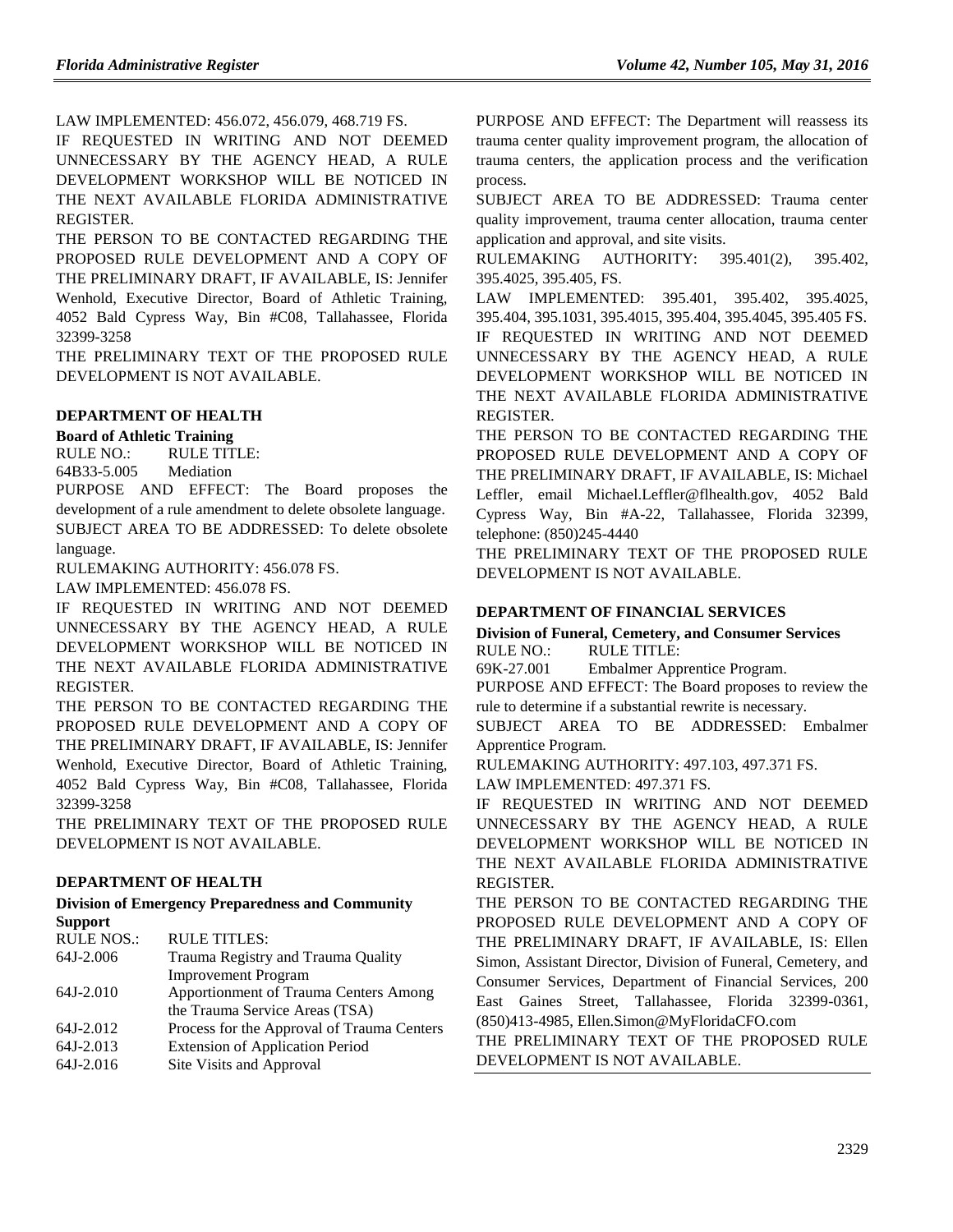# Section II Proposed Rules

#### **DEPARTMENT OF STATE**

**Division of Elections**

RULE NO.: RULE TITLE: 1S-2.040 Statewide Uniform Voter Registration Application

PURPOSE AND EFFECT: These amendments are necessary to reflect amendments made by the legislature to section 97.0535(3), Florida Statutes, which now allows for additional forms of identification when registering to vote for the first time or voting for the first time. Additionally, the amendments revise portions of the voter registration form in order to more closely resemble statutory language.

SUMMARY: Amendments reflect amendments made to section 97.0535(3), Florida Statutes, and revise portions of the voter registration form in order to more closely resemble statutory language.

SUMMARY OF STATEMENT OF ESTIMATED REGULATORY COSTS AND LEGISLATIVE RATIFICATION:

The Agency has determined that this will not have an adverse impact on small business or likely increase directly or indirectly regulatory costs in excess of \$200,000 in the aggregate within one year after the implementation of the rule. A SERC has not been prepared by the Agency. The Agency has determined that the proposed rule is not expected to require legislative ratification based on the statement of estimated regulatory costs or if no SERC is required, the information expressly relied upon and described herein: Legislative ratification will not be required pursuant to Section 120.541(3), F.S. Based on a SERC checklist prepared by the agency, this rule will not have an adverse effect on businesses or private-sector economic growth, job-creation, employment or investment; nor will it increase regulatory costs in excess of the threshold mandating legislative ratification. No other statute requires legislative ratification for this rule.

Any person who wishes to provide information regarding a statement of estimated regulatory costs, or provide a proposal for a lower cost regulatory alternative must do so in writing within 21 days of this notice.

RULEMAKING AUTHORITY: 20.10, 97.012(1), (2), 97.052 FS.

LAW IMPLEMENTED: 97.051, 97.052, 97.053, 97.0535, 97.1031, 98.077, 101.045(2) FS.

IF REQUESTED WITHIN 21 DAYS OF THE DATE OF THIS NOTICE, A HEARING WILL BE HELD AT THE DATE, TIME AND PLACE SHOWN BELOW (IF NOT REQUESTED, THIS HEARING WILL NOT BE HELD):

DATE AND TIME: June 22, 2016, 1:00 p.m.

PLACE: Room 307, R.A. Gray Building, 500 S. Bronough St., Tallahassee, FL 32399

Pursuant to the provisions of the Americans with Disabilities Act, any person requiring special accommodations to participate in this workshop/meeting is asked to advise the agency at least 3 days before the workshop/meeting by contacting: Brandy Hedges, at (850)245-6536, or Brandy.Hedges@dos.myflorida.com. If you are hearing or speech impaired, please contact the agency using the Florida Relay Service, 1(800)955-8771 (TDD) or 1(800)955-8770 (Voice).

THE PERSON TO BE CONTACTED REGARDING THE PROPOSED RULE IS: Lydia Atkinson, Assistant General Counsel, at Lydia.Atkinson@dos.myflorida.com or (850)245- 6536

THE FULL TEXT OF THE PROPOSED RULE IS:

1S-2.040 Statewide Uniform Voter Registration Application.

(1) The Department of State, Division of Elections, is required to adopt by rule a uniform statewide voter registration application for use in this state. Form DS-DE 39, entitled "Florida Voter Registration Application" (eff. \_\_\_/2016 10/2013; (insert new hyperlink)

https://www.flrules.org/Gateway/reference.asp?No=Ref-

03171, is hereby incorporated by reference. The form consists of two parts: instructions and information, and a detachable application.

(2) This application is available by request from the Division of Elections at Room 316, R. A. Gray Building, Tallahassee, Florida 32399-0250 or by contacting the Division of Elections at (850)245-6200, by download from the Division's website under the votor registration link "For the Voters" at: <http://dos.myflorida.com/elections/> [http://election.dos.](http://election.dos/)state.fl.us, or by contacting any supervisor of elections' office.

Rulemaking Authority 20.10, 97.012(1), (2), 97.052 FS. Law Implemented 97.051, 97.052, 97.053, 97.0535, 97.1031, 98.077, 101.045(2) FS. History–New 11-29-05, Amended 1-1-08, 1-2-12, 10- 24-13, \_\_\_\_\_\_\_\_.

NAME OF PERSON ORIGINATING PROPOSED RULE: Lydia Atkinson

NAME OF AGENCY HEAD WHO APPROVED THE PROPOSED RULE: Kenneth W. Detzner

DATE PROPOSED RULE APPROVED BY AGENCY HEAD: May 17, 2016

DATE NOTICE OF PROPOSED RULE DEVELOPMENT PUBLISHED IN FAR: April 20, 2016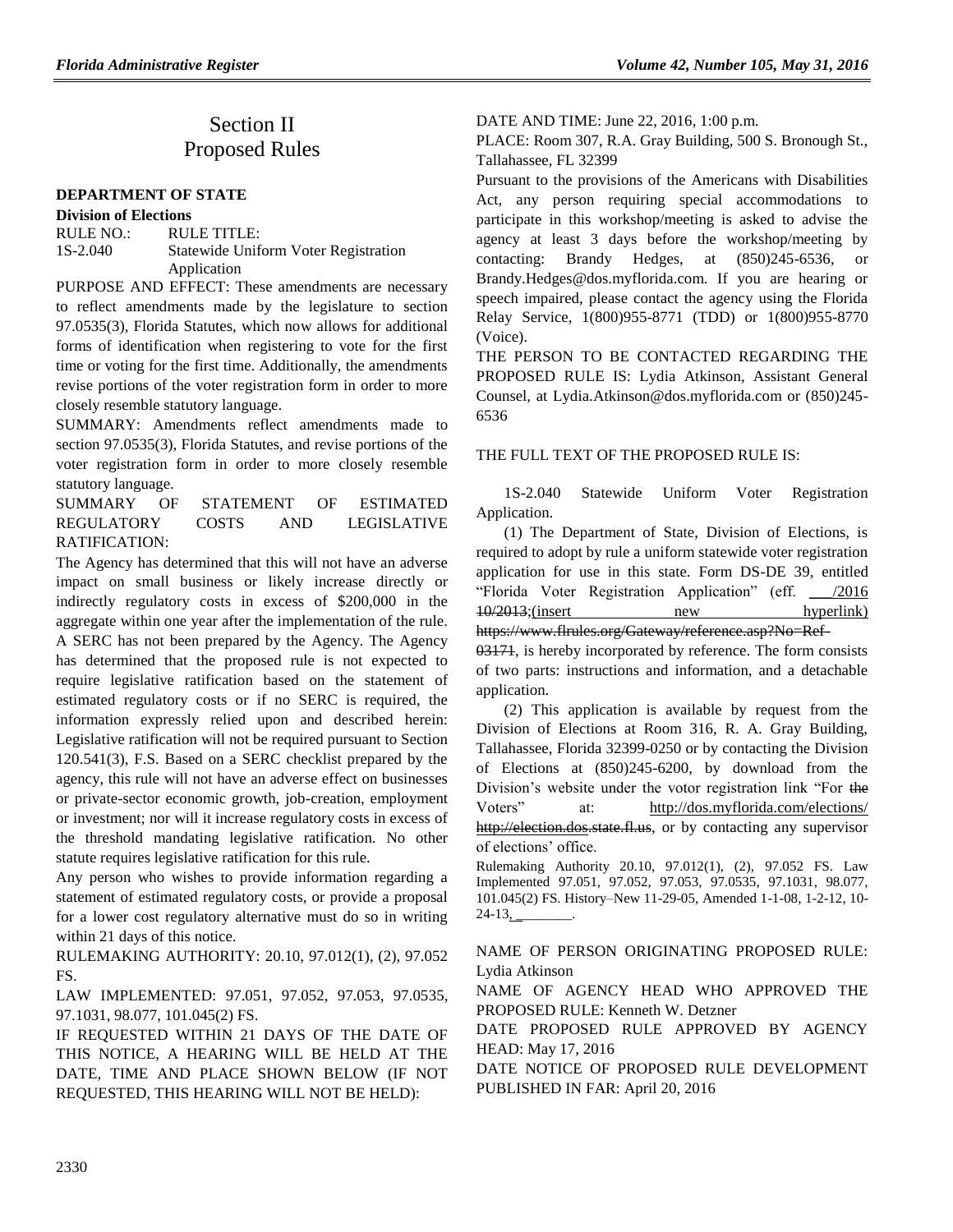#### **DEPARTMENT OF STATE**

#### **Division of Elections**

RULE NO.: RULE TITLE:

1S-2.054 Poll Watcher Designation Form

PURPOSE AND EFFECT: The purpose of this rule is to prescribe a form for individuals authorized under section 101.131, Florida Statutes, to utilize when designating poll watchers during the early voting period and on Election Day.

SUMMARY: This rule prescribes a form for the designation of poll watchers during the early voting period and on Election Day.

SUMMARY OF STATEMENT OF ESTIMATED REGULATORY COSTS AND LEGISLATIVE RATIFICATION: The Agency has determined that this will not have an adverse impact on small business or likely increase directly or indirectly regulatory costs in excess of \$200,000 in the aggregate within one year after the implementation of the rule. A SERC has not been prepared by the Agency.

The Agency has determined that the proposed rule is not expected to require legislative ratification based on the statement of estimated regulatory costs or if no SERC is required, the information expressly relied upon and described herein: Legislative ratification will not be required pursuant to Section 120.541(3), F.S. Based on a SERC checklist prepared by the agency, this rule will not have an adverse effect on businesses or private-sector economic growth, job-creation, employment or investment; nor will it increase regulatory costs in excess of the threshold mandating legislative ratification. No other statute requires legislative ratification for this rule.

Any person who wishes to provide information regarding a statement of estimated regulatory costs, or provide a proposal for a lower cost regulatory alternative must do so in writing within 21 days of this notice.

RULEMAKING AUTHORITY: 20.10, 97.012(1), and 101.131(2), FS.

LAW IMPLEMENTED: 101.131, 101.111, FS.

IF REQUESTED WITHIN 21 DAYS OF THE DATE OF THIS NOTICE, A HEARING WILL BE HELD AT THE DATE, TIME AND PLACE SHOWN BELOW (IF NOT REQUESTED, THIS HEARING WILL NOT BE HELD):

DATE AND TIME: June 22, 2016, 1:00 p.m.

PLACE: Room 307, R.A. Gray Building, 500 S. Bronough St., Tallahassee, FL 32399

Pursuant to the provisions of the Americans with Disabilities Act, any person requiring special accommodations to participate in this workshop/meeting is asked to advise the agency at least 3 days before the workshop/meeting by contacting: Brandy Hedges, at (850)245-6536, or Brandy.Hedges@dos.myflorida.com. If you are hearing or speech impaired, please contact the agency using the Florida Relay Service, 1(800)955-8771 (TDD) or 1(800)955-8770 (Voice).

THE PERSON TO BE CONTACTED REGARDING THE PROPOSED RULE IS: Lydia Atkinson, Assistant General Counsel, at Lydia.Atkinson@dos.myflorida.com or (850)245- 6536

#### THE FULL TEXT OF THE PROPOSED RULE IS:

1S-2.054 Poll Watcher Designation Form.

(1) The Department of State, Division of Elections, is required by statute to prescribe a form for political parties, political committees, and candidates to designate poll watchers. Form DS-DE 125-Excel, entitled "Designation of Poll Watchers" (eff.  $/2016$ ; [insert hyperlink], and Form DS-DE 125-PDF, entitled "Designation of Poll Watchers" (eff.

\_\_\_/2016; [insert hyperlink], are hereby incorporated by reference.

(2) These forms are available by request from the Division of Elections at Room 316, R. A. Gray Building, Tallahassee, Florida 32399-0250 or by contacting the Division of Elections at (850)245-6200, by download from the Division's website under the tab, "Forms and Publications" under "Forms" at: http://dos.myflorida.com/elections/, or by contacting any supervisor of elections' office.

Rulemaking Authority 20.10, 97.012(1), 101.131(2) FS. Law Implemented 101.131, 101.111 FS. History–New \_\_\_\_\_\_\_\_.

NAME OF PERSON ORIGINATING PROPOSED RULE: Lydia Atkinson

NAME OF AGENCY HEAD WHO APPROVED THE PROPOSED RULE: Kenneth W. Detzner

DATE PROPOSED RULE APPROVED BY AGENCY HEAD: May 21, 2016

DATE NOTICE OF PROPOSED RULE DEVELOPMENT PUBLISHED IN FAR: April 20, 2016

# **[DEPARTMENT OF MANAGEMENT SERVICES](https://www.flrules.org/gateway/department.asp?id=60) [E911 Board](https://www.flrules.org/gateway/organization.asp?id=958)**

RULE NO.: RULE TITLE:

[60FF1-5.009](https://www.flrules.org/gateway/ruleNo.asp?id=60FF1-5.009) E911 Monthly Fee Rate

PURPOSE AND EFFECT: The new rule is to determine appropriate E911 monthly fee.

SUMMARY: E911 monthly fee rate.

SUMMARY OF STATEMENT OF ESTIMATED REGULATORY COSTS AND LEGISLATIVE RATIFICATION: The Agency has determined that this will have an adverse impact on small business or likely increase directly or indirectly regulatory costs in excess of \$200,000 in the aggregate within one year after the implementation of the rule. A SERC has been prepared by the Agency.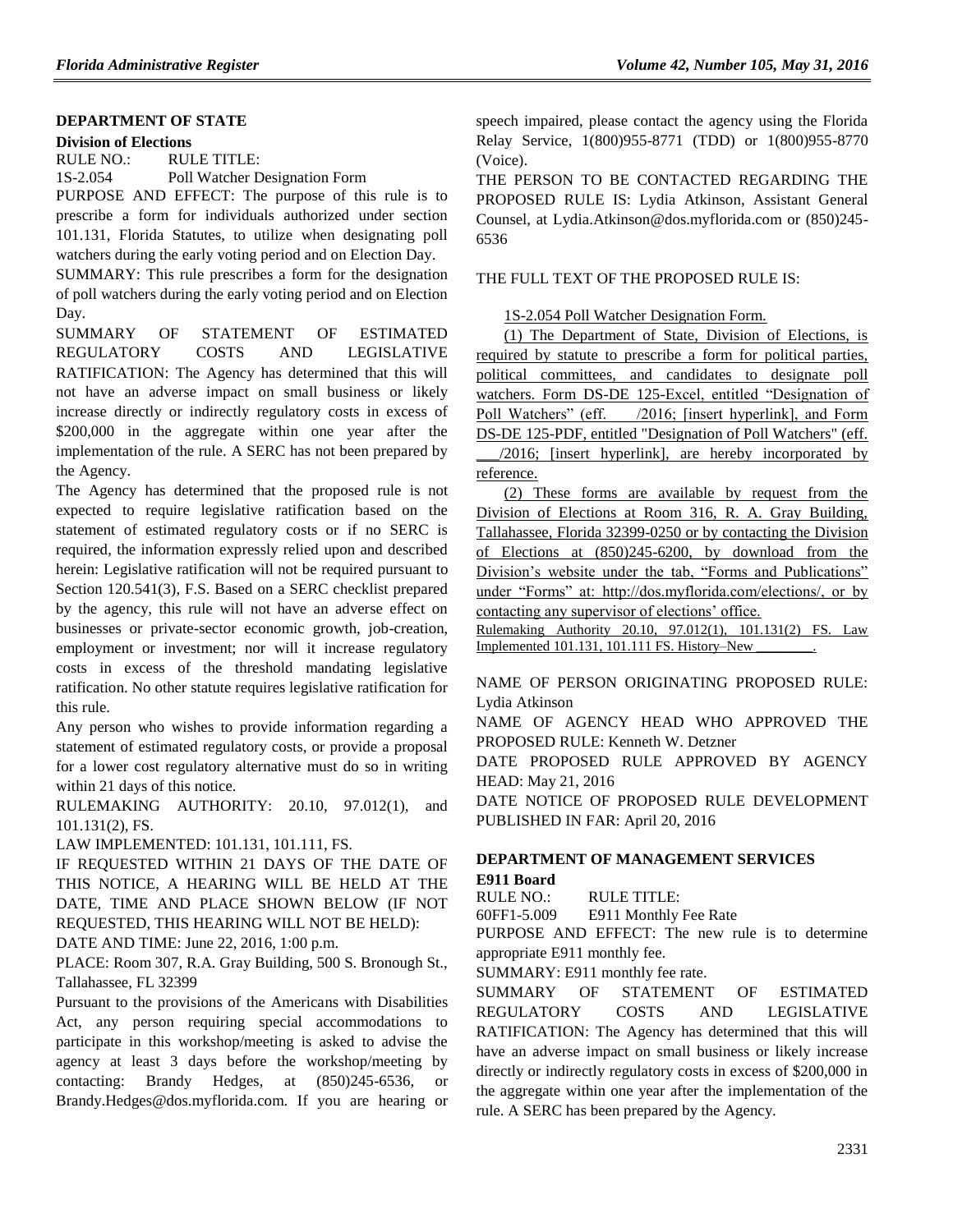The Agency has determined that the proposed rule is expected to require legislative ratification based on the statement of estimated regulatory costs or if no SERC is required, the information expressly relied upon and described herein: A Statement of Estimated Regulatory Costs (SERC) was prepared by Carr, Riggs & Ingram, LLC. Essentially, the SERC finds that the proposed rule is likely to increase regulatory costs, including transaction costs, in excess of \$1 million in the aggregate within 5 years after implementation of the rule. The SERC was based upon a monthly average of wireless, non-wireless, and wireless-prepaid consumers (23,270,055). A good faith estimate of the transactional costs likely to be incurred by individuals and entities, including government entities, required to comply with the rule is \$13.9 million annually. The additional fee would provide the counties \$11.1 million in revenue to help support E911.

Any person who wishes to provide information regarding a statement of estimated regulatory costs, or provide a proposal for a lower cost regulatory alternative must do so in writing within 21 days of this notice.

RULEMAKING AUTHORITY: [365.172\(6\)\(a\)11, FS.](https://www.flrules.org/gateway/cfr.asp?id=365.172(6)(a)11,%20FS)

LAW IMPLEMENTED: [365.172\(6\)\(e\), 365.172\(8\)\(g\), FS.](https://www.flrules.org/gateway/cfr.asp?id=365.172(6)(e),%20365.172(8)(g),%20FS) A HEARING WILL BE HELD AT THE DATE, TIME AND

PLACE SHOWN BELOW:

DATE AND TIME: June 22, 2016, 1:00 p.m.

PLACE: Hilton Garden Inn, 4075 Southwest 33rd Place, Gainesville, FL 326085

THE PERSON TO BE CONTACTED REGARDING THE PROPOSED RULE IS: Heath Beach, Chairman, E911 Board, 4030 Esplanade Way, Suite 135F, Tallahassee, Florida 32399- 0950

THE FULL TEXT OF THE PROPOSED RULE IS:

60FF1-5.009 Monthly Fee Rate.

Effective January 1, 2018, the fee shall be 45 cents per month for each service identifier.

Rulemaking Authority 365.172(6)(a)11. FS. Law implemented  $365.172(6)(e)$ ,  $365.172(8)(g)$ , FS. History–New

NAME OF PERSON ORIGINATING PROPOSED RULE: E911 Board

NAME OF AGENCY HEAD WHO APPROVED THE PROPOSED RULE: E911 Board

DATE PROPOSED RULE APPROVED BY AGENCY HEAD: May 12, 2016

DATE NOTICE OF PROPOSED RULE DEVELOPMENT PUBLISHED IN FAR: August 27, 2015

## **[DEPARTMENT OF BUSINESS AND PROFESSIONAL](https://www.flrules.org/gateway/department.asp?id=61)  [REGULATION](https://www.flrules.org/gateway/department.asp?id=61)**

#### **[Board of Cosmetology](https://www.flrules.org/gateway/organization.asp?id=275)**

RULE NO.: RULE TITLE:

[61G5-24.020](https://www.flrules.org/gateway/ruleNo.asp?id=61G5-24.020) Special Assessment Fee

PURPOSE AND EFFECT: To remove language no longer necessary.

SUMMARY: To repeal rule as it is no longer necessary.

SUMMARY OF STATEMENT OF ESTIMATED REGULATORY COSTS AND LEGISLATIVE RATIFICATION: The Agency has determined that this will not have an adverse impact on small business or likely increase directly or indirectly regulatory costs in excess of \$200,000 in the aggregate within one year after the implementation of the rule. A SERC has not been prepared by the Agency.

The Agency has determined that the proposed rule is not expected to require legislative ratification based on the statement of estimated regulatory costs or if no SERC is required, the information expressly relied upon and described herein: During discussion of the economic impact of this rule at its Board meeting, the Board, based upon the expertise and experience of its members, determined that a Statement of Estimated Regulatory Costs (SERC) was not necessary and that the rule will not require ratification by the Legislature. No person or interested party submitted additional information regarding the economic impact at that time.

Any person who wishes to provide information regarding a statement of estimated regulatory costs, or provide a proposal for a lower cost regulatory alternative must do so in writing within 21 days of this notice.

RULEMAKING AUTHORITY: [477.016, 477.019\(5\),](https://www.flrules.org/gateway/cfr.asp?id=477.016,%20477.019(5),%20477.0201(4)%20FS)  [477.0201\(4\) FS.](https://www.flrules.org/gateway/cfr.asp?id=477.016,%20477.019(5),%20477.0201(4)%20FS)

LAW IMPLEMENTED: [455.219\(2\) FS.](https://www.flrules.org/gateway/cfr.asp?id=455.219(2)%20FS)

IF REQUESTED WITHIN 21 DAYS OF THE DATE OF THIS NOTICE, A HEARING WILL BE SCHEDULED AND ANNOUNCED IN THE FAR.

THE PERSON TO BE CONTACTED REGARDING THE PROPOSED RULE IS: Robyn Barineau, Executive Director, Board of Building Code Administrators and Inspectors, 1940 North Monroe Street, Tallahassee, FL 32399-0783, (850)717- 1394 or by electronic mail Robyn.Barineau@myfloridalicense.com

### THE FULL TEXT OF THE PROPOSED RULE IS:

61G5-24.020 Special Assessment Fee.

Rulemaking Specific Authority 455.219(2), 477.016, 477.019(5), 477.0201(4) FS. Law Implemented 455.219(2) FS. History–New 9- 16-99, Amended 7-16-06, Repealed .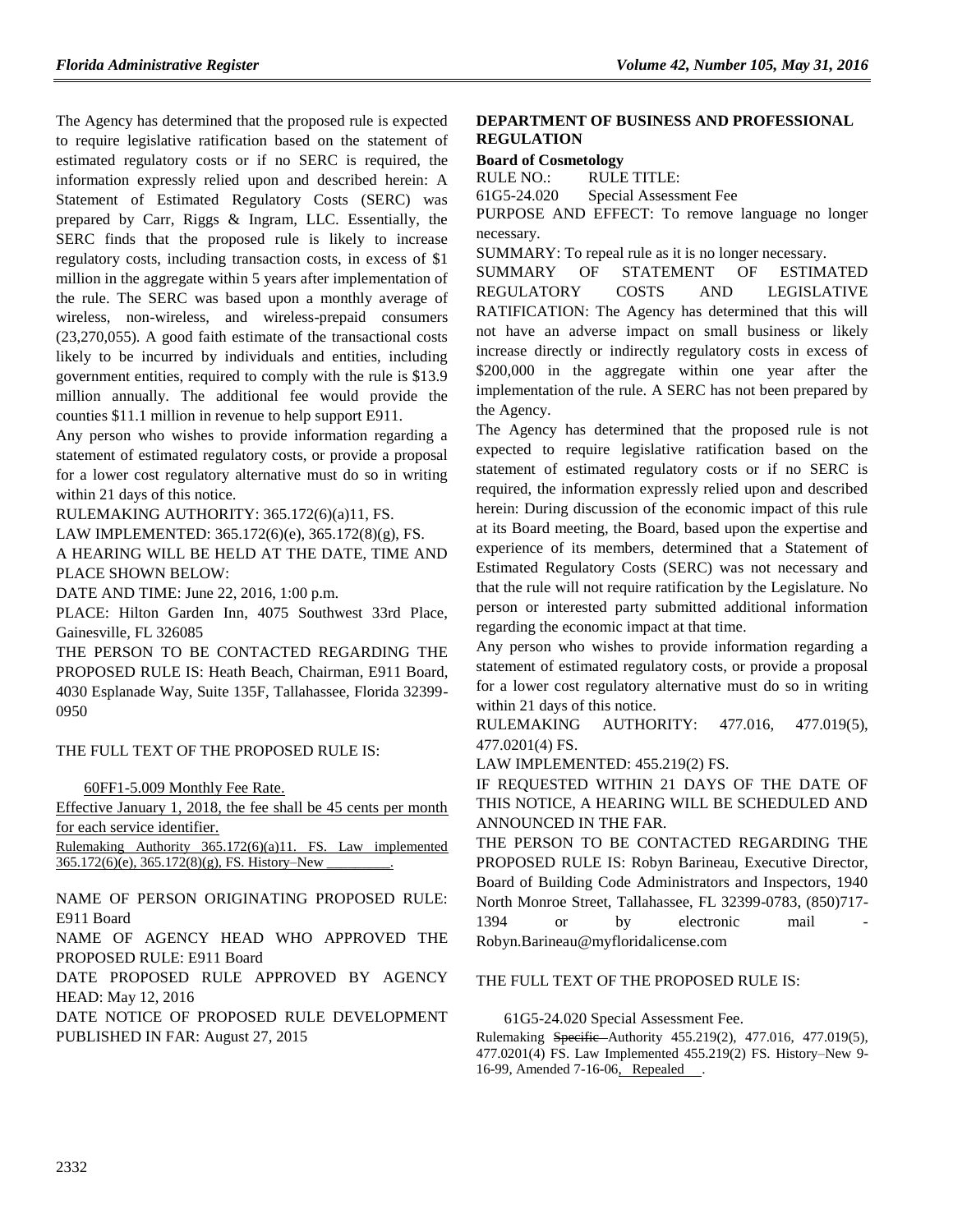NAME OF PERSON ORIGINATING PROPOSED RULE: Board of Cosmetology

NAME OF AGENCY HEAD WHO APPROVED THE PROPOSED RULE: Board of Cosmetology

DATE PROPOSED RULE APPROVED BY AGENCY HEAD: April 18, 2016

DATE NOTICE OF PROPOSED RULE DEVELOPMENT PUBLISHED IN FAR: March 28, 2016

# Section III Notice of Changes, Corrections and Withdrawals

# **[AGENCY FOR HEALTH CARE ADMINISTRATION](https://www.flrules.org/gateway/department.asp?id=59)**

#### **[Medicaid](https://www.flrules.org/gateway/organization.asp?id=192)**

RULE NO.: RULE TITLE:

[59G-6.020](https://www.flrules.org/gateway/ruleNo.asp?id=59G-6.020) Payment Methodology for Inpatient Hospital Services

#### NOTICE OF CHANGE

Notice is hereby given that the following changes have been made to the proposed rule in accordance with subparagraph 120.54(3)(d)1., F.S., published in Vol. 42 No. 40, February 29, 2016 issue of the Florida Administrative Register.

(1) Reimbursement to participating inpatient hospitals for services provided shall be in accordance with the Florida Title XIX Inpatient Hospital Reimbursement Plan (the Plan), Version XLII, effective July 1, 2015, http//www.flrules.org/Gateway/reference.asp?No=Refincorporated by reference. The Plan is applicable to the feefor-service delivery system.

(2) No change.

(3) The Provider Reimbursement Manual CMS PUB. 15-

1, is incorporated by reference, and available at [https://www.cms.gov/Regulations-and-](https://www.cms.gov/Regulations-and-Guidance/Guidance/Manuals/Paper-Based-Manuals-Items/CMS021929.html)

[Guidance/Guidance/Manuals/Paper-Based-Manuals-](https://www.cms.gov/Regulations-and-Guidance/Guidance/Manuals/Paper-Based-Manuals-Items/CMS021929.html)

[Items/CMS021929.html.](https://www.cms.gov/Regulations-and-Guidance/Guidance/Manuals/Paper-Based-Manuals-Items/CMS021929.html) The following cost reports forms are included in the Plan and are incorporated by reference, in this rule: CMS-2552-96, June 2003; and CMS-2552-10, October 2012. These cost reports forms are available on the Centers for Medicare and Medicaid Services Web site at [http://www.cms.gov/Research-Statistics-Data-and-](http://www.cms.gov/Research-Statistics-Data-and-Systems/Files-for-Order/CostReports/Hospital-1996-form.html)

[Systems/Files-for-Order/CostReports/Hospital-1996-](http://www.cms.gov/Research-Statistics-Data-and-Systems/Files-for-Order/CostReports/Hospital-1996-form.html)

[form.html](http://www.cms.gov/Research-Statistics-Data-and-Systems/Files-for-Order/CostReports/Hospital-1996-form.html) and [http://www.cms.gov/Regulations-and-](http://www.cms.gov/Regulations-and-Guidance/Guidance/Transmittals/Downloads/R3P240f.pdf)[Guidance/Guidance/Transmittals/Downloads/R3P240f.pdf,](http://www.cms.gov/Regulations-and-Guidance/Guidance/Transmittals/Downloads/R3P240f.pdf) respectively.

The following changes have been made to the Florida Title XIX Inpatient Hospital Reimbursement Plan:

Section VIII, Alternative Reimbursement Methods, 1. A., the following language was removed:

All other transplant rates are published on the Agency's website at http://portal.flmmis.com/flpublic.

#### **[DEPARTMENT OF BUSINESS AND PROFESSIONAL](https://www.flrules.org/gateway/department.asp?id=61)  [REGULATION](https://www.flrules.org/gateway/department.asp?id=61)**

#### **[State Boxing Commission](https://www.flrules.org/gateway/organization.asp?id=285)**

| RULE NO.:  | RULE TITLE:                               |
|------------|-------------------------------------------|
| 61K1-3.001 | Licenses, Permits; Requirement, Procedure |
|            | and Period, Fee, Bout Card Approval       |
|            | NOTICE OF CHANGE                          |

Notice is hereby given that the following changes have been made to the proposed rule in accordance with subparagraph 120.54(3)(d)1., F.S., published in Vol. 41 No. 44, March 5, 2015 issue of the Florida Administrative Register.

The change is in response to comments submitted by the Joint Administrative Procedures Committee in a letter dated December 1, 2015. The change is as follows:

61K1-3.001 Licenses, Permits; Requirement, Procedure and Period, Fees, Fight Card Approval

(1) No change.

(2) Permit; Requirement, Procedure and Period, Fee.

(a) No change.

(b) Issuance of Permits

1. To obtain a permit for a live event, the promoter must submit;

a. No change.

b. Complete permit application on Form BPR-0009-454 "Application for Permit", effective January 2015 October 2012, adopted and incorporated herein, which may be obtained on the "Boxing, Kickboxing, & Mixed Martial Arts" link at [https://www.myfloridalicense.com/intentions2.asp;](https://www.myfloridalicense.com/intentions2.asp) or at <http://www.flrules.org/Gateway/refernce.asp?No=Ref-.>

(c)The promoter or matchmaker shall provide the proposed fight card and supporting fight records of participants not later than  $10 \div 7$  calendar days prior to the proposed date of the program. Once a promoter has identified a licensed matchmaker for a specific program of matches, any proposed matches submitted by the promoter will be deemed to be received from the matchmaker. The promoter or matchmaker will be allowed to propose additional matches until 12 noon on the day prior to the scheduled program of matches. After such time, matches may only be proposed if records can be verified to the satisfaction of the executive director or his or her designee and prior to the conclusion of the weigh-in. At the conclusion of the weigh-in, no further matches may be proposed or approved. The executive director or his or her designee shall review the proposed fight card and, if he or she determines that all the proposed matches meet the requirements of Chapter 548, F.S., and the rules adopted by the commission, he or she shall approve the proposed fight card or match(s). If the executive director or his or her designee determines that the proposed fight card or match(s) is not in compliance with Chapter 548, F.S., or the rules adopted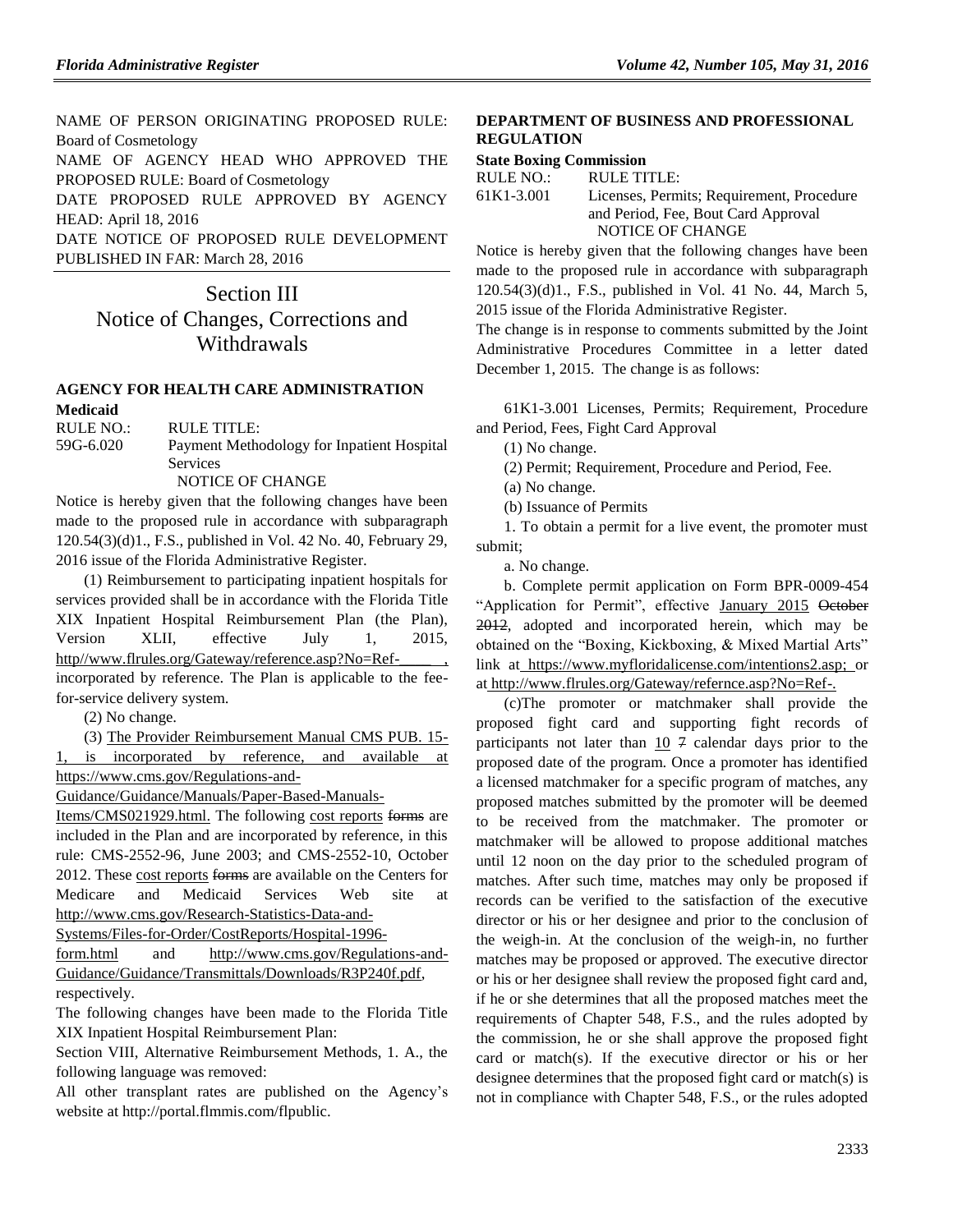by the commission, the executive director or his or her designee shall not approve the proposed fight card and shall advise the promoter or matchmaker that the proposed fight card has been denied and the reasons for denial. Approvals and denials may be communicated for individual matches comprising the proposed fight card. If the commission office is not able to verify the participants' ability to participate prior to the match, the participants shall not be permitted to participate in the match.

(d) through (f) No change.

(3) No change.

Form BPR-0009-454, "Application for Permit," effective January 2015, reference to the request for a social security number has been removed from the form.

THE PERSON TO BE CONTACTED REGARDING THE PROPOSED RULE IS: Paul Waters, Executive Director, Florida State Boxing Commission, 1940 North Monroe Street, Tallahassee, Florida 32399-1016.

#### **[DEPARTMENT OF BUSINESS AND PROFESSIONAL](https://www.flrules.org/gateway/department.asp?id=61)  [REGULATION](https://www.flrules.org/gateway/department.asp?id=61)**

#### **[State Boxing Commission](https://www.flrules.org/gateway/organization.asp?id=285)**

RULE NO.: RULE TITLE:

[61K1-3.007](https://www.flrules.org/gateway/ruleNo.asp?id=61K1-3.007) Participant; License; Conduct and Other **Requirements** NOTICE OF CHANGE

Notice is hereby given that the following changes have been made to the proposed rule in accordance with subparagraph 120.54(3)(d)1., F.S., published in Vol. 40 No. 94, May 14, 2014 issue of the Florida Administrative Register.

The changes are in response to concerns stated by the Joint Administrative Procedures Committee in letters dated December 1, 2015. The changes are as follows:

61K1-3.007 (1)(d): Page 1 of Form BPR-0009-665, "Dilated Ophthalmological Examination," effective December 2014, reference to the requirement for an applicant's social security number has been removed.

THE PERSON TO BE CONTACTED REGARDING THE PROPOSED RULE IS: Paul Waters, Executive Director, Florida State Boxing Commission, 1940 North Monroe Street, Tallahassee, Florida 32399-2202

#### **[DEPARTMENT OF BUSINESS AND PROFESSIONAL](https://www.flrules.org/gateway/department.asp?id=61)  [REGULATION](https://www.flrules.org/gateway/department.asp?id=61)**

#### **[State Boxing Commission](https://www.flrules.org/gateway/organization.asp?id=285)**

| RULE NO.:  | RULE TITLE:                           |
|------------|---------------------------------------|
| 61K1-3.016 | Pre-Match Physical of Participant and |
|            | Referee                               |
|            | MORICE OF CILIMAT                     |

#### NOTICE OF CHANGE

Notice is hereby given that the following changes have been made to the proposed rule in accordance with subparagraph 120.54(3)(d)1, FS, published in Vol. 40, No. 94, of the May 14, 2014, Vol. 41, No. 57, of the March 24, 2015, Vol. 41, No. 178, September 14, 2015 and Vol. 41, No. 226, of the November 20, 2015, issue of the Florida Administrative Register. The corrections are in response to concerns stated by the Joint Administrative Procedures Committee in letters dated May 29, 2014, March 31, 2015, December 1, 2015. The changes are as follows:

61K1-3.016 Pre-Match Physical of Participant and Referee

(1) through( 8) No change.

(9) Participation in subsequent matches:

(a): Any participant who is suspended and issued Form BPR-0009-478, "Order of Automatic Suspension", effective September 2015 October 2012, adopted and incorporated by reference herein in Rule 61K1 3.016, F.A.C., by the executive director, or any similar suspension issued by any other jurisdiction shall not participate until cleared by a physician licensed as an M.D. or D.O. A physician may extend a medical suspension any time he or she believes it to be in the best interest for the safety of a participant. In all cases, the decision by the physician at the pre-match physical to issue or extend a medical suspension is final and not reviewable;

(b) No change.

(10) Transgender Participants

(a) through (b) No change.

(c) Pre-Fight and day of Fight:

1. Participants should submit laboratory data required above which has been drawn from the participant no more than 1 year prior to the match date, including one value within one month of the match. Participants shall not be permitted to participate if their estradiol or total testosterone levels are outside of the normal range. If a value is found to be out of the normal range, the participant shall take action to correct the level by repeating the laboratory test and/or adjusting medication appropriately, which must be documented in an additional Form DBPR FSBC 20, "Pre Licensure Physical Sheet" revised September, 2015, adopted and incorporated by reference herein.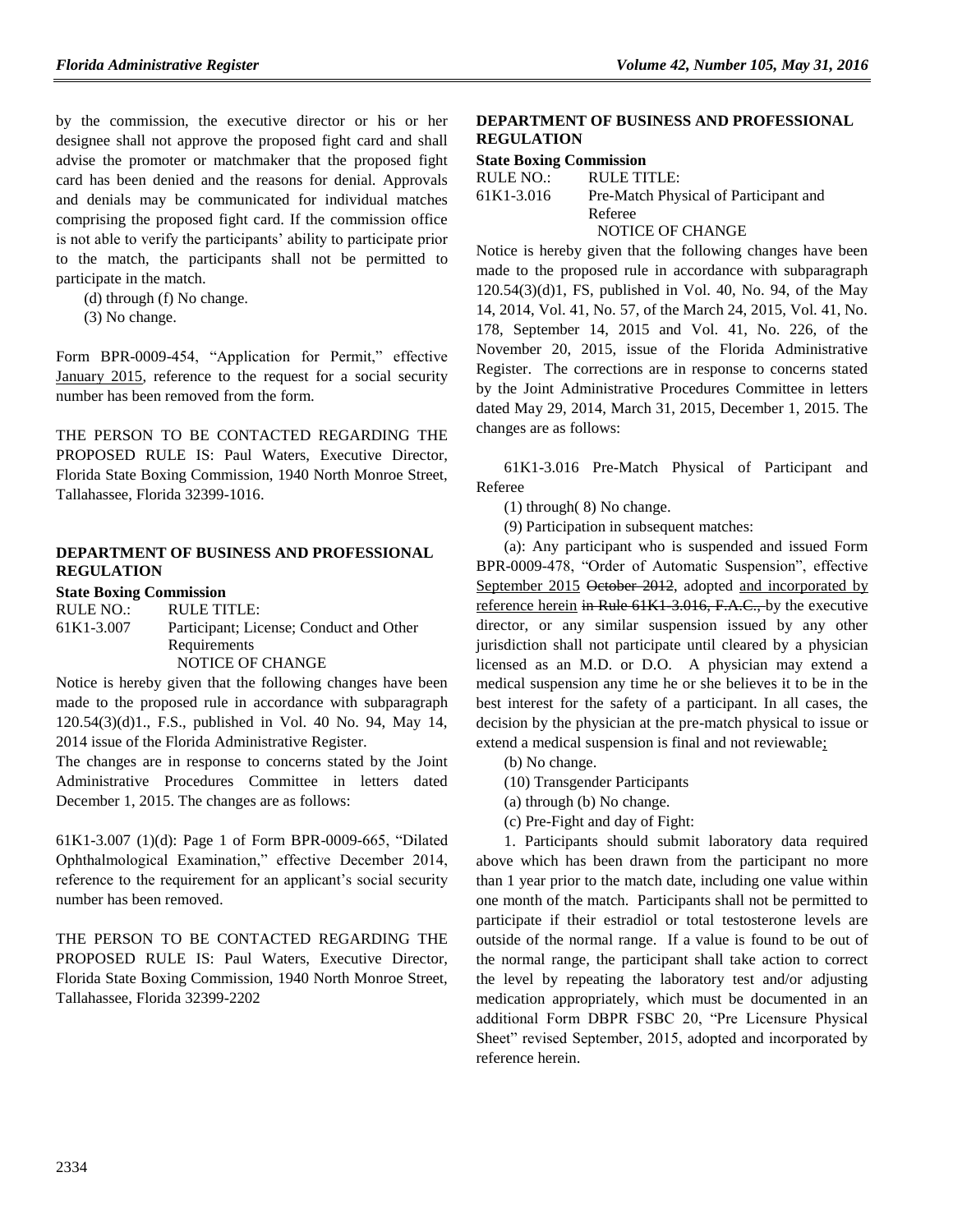2. No change.

(11) All medical information provided to the commission directly shall not be released to any individual or entity without prior disclosure to the participants and only for the express purpose of determining the ability to participate in a match. Such medical information may be released to ringside physicians or representatives of the commission or the commission office. Participants shall sign Form DBPR FSBC 20, "Pre-Licensure Physical Sheet" effective September 2015 March 2014, adopted and incorporated by reference in rule 61K1-3.007, F.A.C. as a release to permit the commission to release the medical information to the necessary individuals prior to the match for the express purpose of determining fitness to participate in a match.

(12) through (15) No change.

THE PERSON TO BE CONTACTED REGARDING THE PROPOSED RULE IS: Paul Waters, Executive Director, Florida State Boxing Commission, 1940 North Monroe Street, Tallahassee, Florida 32399-2202.

### **[DEPARTMENT OF BUSINESS AND PROFESSIONAL](https://www.flrules.org/gateway/department.asp?id=61)  [REGULATION](https://www.flrules.org/gateway/department.asp?id=61)**

#### **[State Boxing Commission](https://www.flrules.org/gateway/organization.asp?id=285)**

RULE NO.: RULE TITLE: [61K1-3.021](https://www.flrules.org/gateway/ruleNo.asp?id=61K1-3.021) Post-Match Reports Required to be Filed; Penalty for Late Filing NOTICE OF CHANGE

Notice is hereby given that the following changes have been made to the proposed rule in accordance with subparagraph 120.54(3)(d)1., F.S., published in Vol. 41 No. 44, March 5, 2015 issue of the Florida Administrative Register.

The changes are in response to concerns stated by the Joint Administrative Procedures Committee in a letter dated December 1, 2015. The changes are as follows:

61K1-3.021 Professional Post-Match Reports Required to be Filed; Penalty for Late Filing.

(1) through (2) No change.

(3)(a)Following a program of matches held in Florida, the promoter shall file with the commission as required by Section 548.06, F.S., a written report of gross receipts on Form BPR-0009-453, "Post Event Tax Report for Live Event", effective November 2015, adopted and incorporated herein by reference, which can be obtained at <http://www.myfloridalicense.com/dbpr/pro/sbc/forms.html> or a[t http://www.flrules.org/Gateway/reference.asp?No=Ref-.](http://www.flrules.org/Gateway/reference.asp?No=Ref-02250%20)

(b) The report shall be accompanied by a ticket manifest prepared by an independent ticket distributer. The promoter shall provide the commission with ticket stubs if a ticket manifest is not available,

(c) The Commission shall have the power to audit at all reasonable hours, at any promoter's office, for the purpose of determining if any of the provisions of Section 548.06, F.S., or this rule, are being violated. The Commission may perform the audit upon receipt by the promoter of a written request from the Commission. The request shall specify a reasonable time and place of performing the audit. During the audit, the Commission may inspect and copy any records in the promoter's possession that relate to the written report of gross receipts. In lieu of in-person audit and upon approval by the Commission, the promoter may provide the requested records to the Commission by regular mail or electronic transmission.

(d) Any inconsistencies revealed by an audit shall be corrected by the promoter within 72 hours after receiving notification by filing with the commission a corrected written report of gross receipts on a new Form BPR-009-453.

THE PERSON TO BE CONTACTED REGARDING THE PROPOSED RULE IS: Paul Waters, Executive Director, Florida State Boxing Commission, 1940 North Monroe Street, Tallahassee, Florida 32399-1016

#### **[DEPARTMENT OF BUSINESS AND PROFESSIONAL](https://www.flrules.org/gateway/department.asp?id=61)  [REGULATION](https://www.flrules.org/gateway/department.asp?id=61)**

**[State Boxing Commission](https://www.flrules.org/gateway/organization.asp?id=285)**

RULE NO.: RULE TITLE: 61K1-3.022 Unprofessional or Unethical Conduct NOTICE OF CHANGE

Notice is hereby given that the following changes have been made to the proposed rule in accordance with subparagraph 120.54(3)(d)1, FS, published in Vol. 41, No. 44, of the March 5, 2015 and in Vol. 41, No. 226, of the November 20, 2015 issue of the Florida Administrative Register. The changes are in response to concerns stated by the Joint Administrative Procedures Committee in letters dated March 17, 2015 and December 1, 2015. The changes are as follows:

61K1-3.022 Unprofessional or Unethical Conduct

(1) through (3) No change.

(4) Delegating or contracting the licensee's duties under Chapter 548, Florida Statutes, to an individual not licensed to perform those duties. professional responsibility to a third party who is legally unqualified to do so;

(5) through (13) No change.

(14) Failing to wear any of the applicable possess equipment or apparel when competing in a match required by Rules 61K1-3.028, 61K1-3.029, and 61K1-3.030, F.A.C.

(15) through (24) No change.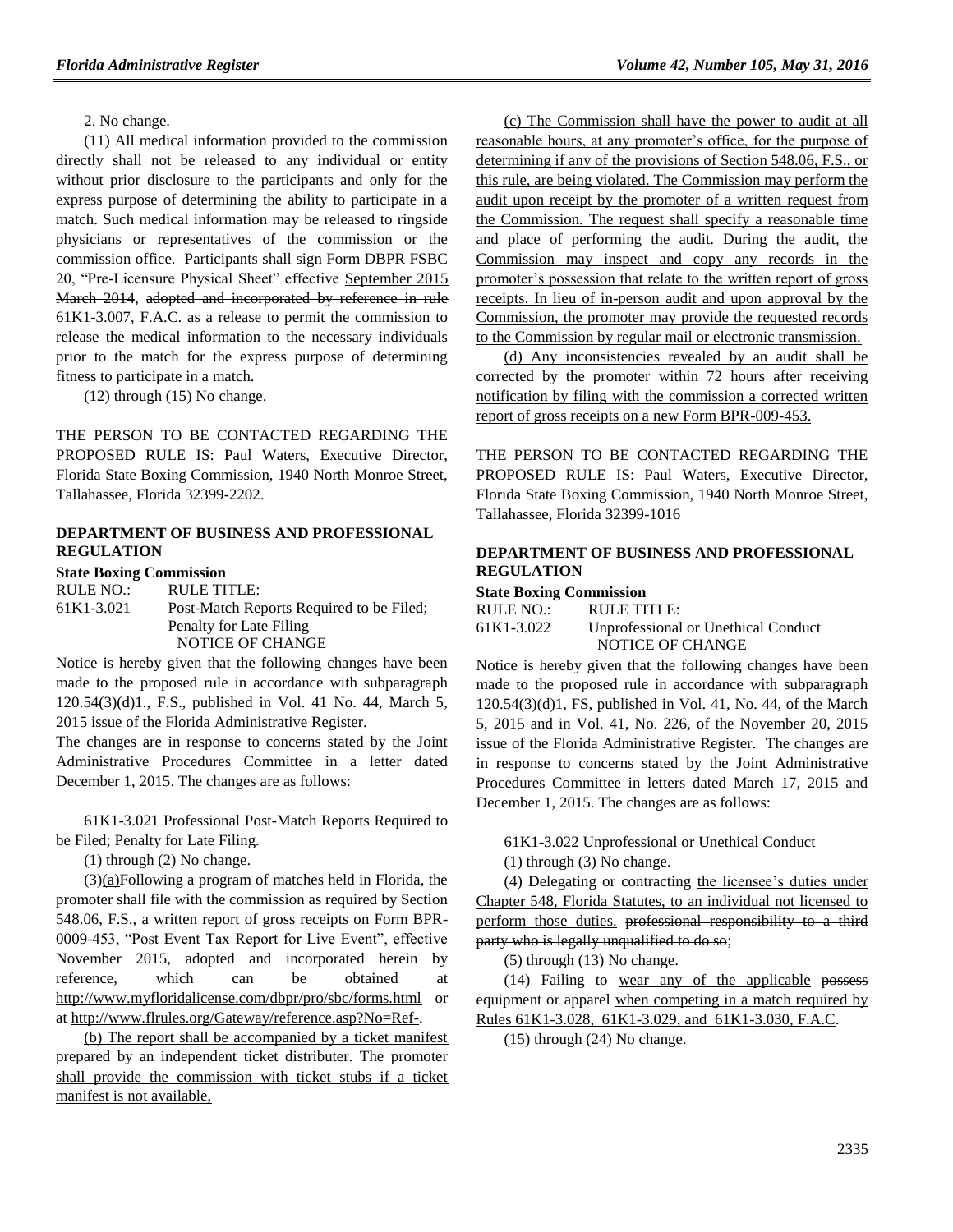THE PERSON TO BE CONTACTED REGARDING THE PROPOSED RULE IS: Paul Waters, Executive Director, Florida State Boxing Commission, 1940 North Monroe Street, Tallahassee, Florida 32399-1016.

# Section IV Emergency Rules

# NONE

# Section V Petitions and Dispositions Regarding Rule Variance or Waiver

#### [DEPARTMENT OF HEALTH](https://www.flrules.org/gateway/department.asp?id=64)

#### [Board of Massage Therapy](https://www.flrules.org/gateway/organization.asp?id=330)

NOTICE IS HEREBY GIVEN that on May 25, 2016, the Board of Massage Therapy received a petition from Elida Garcia Gonnella, seeking a variance or waiver of Rule 64B7- 32.003, Florida Administrative Code, regarding the minimum requirements for board approved massage schools. Comments on this petition should be filed with the Board of Massage Therapy, 4052 Bald Cypress Way, Bin #C06, Tallahassee, Florida 32399-3258, within 14 days of publication of this notice.

A copy of the Petition for Variance or Waiver may be obtained by contacting Claudia Kemp, Executive Director, Board of Massage Therapy, 4052 Bald Cypress Way, Bin #C06, Tallahassee, Florida 32399-3258, (850)245-4588, [claudia.kemp2@flhealth.gov.](mailto:claudia.kemp2@flhealth.gov)

#### [DEPARTMENT OF HEALTH](https://www.flrules.org/gateway/department.asp?id=64)

#### [Board of Psychology](https://www.flrules.org/gateway/organization.asp?id=310)

The Board of Psychology hereby gives notice:

That on May 13, 2016, an Order was filed on the Petition for Waiver or Variance. The Petition for Waiver or Variance was filed by Erika J. Molina Vergara, PSY. D., on March 23, 2016, seeking a waiver or variance from Rule 64B19-11.005, F.A.C., with regard to the requirements of the rule regarding appropriate supervised experience. The Notice was published in Volume 42, No. 58, of the Florida Administrative Register, on March 24, 2016. The Board, at its meeting held on April 22, 2016, voted to grant the Petition for Waiver or Variance finding that the Petitioner demonstrated a substantial hardship; that application of the rule would violate the principles of fairness; and that the purpose of the underlying statute has been met.

A copy of the Order or additional information may be obtained by contacting: the Board of Psychology, 4052 Bald Cypress Way, Bin #C05, Tallahassee, Florida 32399-3055.

# Section VI Notice of Meetings, Workshops and Public **Hearings**

#### [DEPARTMENT OF LAW ENFORCEMENT](https://www.flrules.org/gateway/department.asp?id=11)

The Florida Department of Law Enforcement announces a public meeting to which all persons are invited.

DATE AND TIME: Friday, June 24, 2016, 9:00 a.m. – 2:00 p.m.

PLACE: The Staybridge Suites, 1600 Summit Lake Drive, Tallahassee, Florida

GENERAL SUBJECT MATTER TO BE CONSIDERED: The quarterly Missing Endangered Persons Information Clearinghouse Advisory Board.

A copy of the agenda may be obtained by contacting: Ms. Debbie Payne at 1(888)356-4774.

Pursuant to the provisions of the Americans with Disabilities Act, any person requiring special accommodations to participate in this workshop/meeting is asked to advise the agency at least 7 days before the workshop/meeting by contacting: Ms. Debbie Payne at 1(888)356-4774. If you are hearing or speech impaired, please contact the agency using the Florida Relay Service, 1(800)955-8771 (TDD) or 1(800)955-8770 (Voice).

For more information, you may contact: Ms. Debbie Payne or Ms. Gwen Johnson at 1(888)356-4774.

#### [DEPARTMENT OF TRANSPORTATION](https://www.flrules.org/gateway/department.asp?id=14)

The Florida Transportation Commission announces public meetings to which all persons are invited.

DATES AND TIMES: June 6, 2016, 1:00 p.m. to conclusion of business; June 7, 2016, 9:00 a.m. to conclusion of business PLACE: June 6, 2016: SunGuide Center, Conference Room 212, Miami, Florida 33172, (305)470.5757; June 7, 2016: Miami Dade Expressway Authority, Board Room, Miami, Florida 33142

GENERAL SUBJECT MATTER TO BE CONSIDERED: June 6, 2016: Workshop to discuss general business and tour of the SunGuide Center. June 7, 2016: Meeting and tour of the (MIC) Miami Intermodal Center.

A copy of the agenda may be obtained by contacting: the (FTC) Florida Transportation Commission, 605 Suwannee Street, MS 09, Tallahassee, Florida 32399, (850)414-4105.

Pursuant to the provisions of the Americans with Disabilities Act, any person requiring special accommodations to participate in this workshop/meeting is asked to advise the agency at least 48 hours before the workshop/meeting by contacting: The (FTC) Florida Transportation Commission, 605 Suwannee Street, MS 09, Tallahassee, Florida 32399, (850)414-4105. If you are hearing or speech impaired, please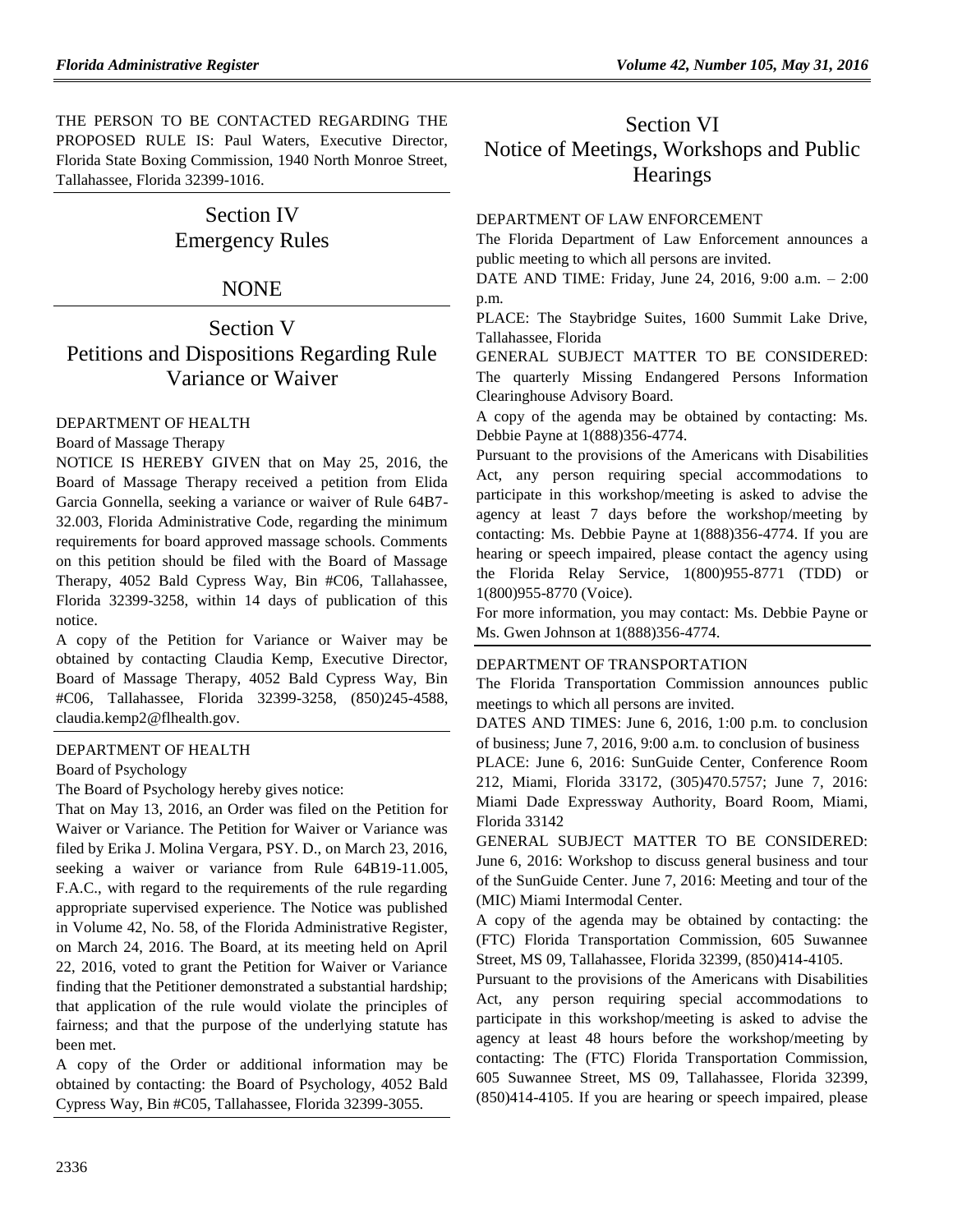contact the agency using the Florida Relay Service, 1(800)955-8771 (TDD) or 1(800)955-8770 (Voice).

For more information, you may contact: the (FTC) Florida Transportation Commission, 605 Suwannee Street, MS 09, Tallahassee, Florida 32399, (850)414-4105.

#### [EXECUTIVE OFFICE OF THE GOVERNOR](https://www.flrules.org/gateway/department.asp?id=27)

The Florida Children and Youth Cabinet Statewide Suicide Prevention Task Force announces a public meeting to which all persons are invited.

DATE AND TIME: June 14, 2016, 9:30 a.m. – 11:00 a.m.

PLACE: The Florida Senate Office Building, Room 401, 404 South Monroe Street, Tallahassee FL 32399-1100

GENERAL SUBJECT MATTER TO BE CONSIDERED: Discuss coordination of efforts to address the needs related to suicide prevention in the state.

A copy of the agenda may be obtained by contacting: Tim Parson, Executive Director, Florida Children and Youth Cabinet, (850)717-4575, [tim.parson@myflfamilies.com.](mailto:tim.parson@myflfamilies.com)

Pursuant to the provisions of the Americans with Disabilities Act, any person requiring special accommodations to participate in this workshop/meeting is asked to advise the agency at least 3 days before the workshop/meeting by contacting: Tim Parson, Executive Director, Florida Children and Youth Cabinet, (850)717-4575, [tim.parson@myflfamilies.com.](mailto:tim.parson@myflfamilies.com) If you are hearing or speech impaired, please contact the agency using the Florida Relay Service, 1(800)955-8771 (TDD) or 1(800)955-8770 (Voice).

If any person decides to appeal any decision made by the Board with respect to any matter considered at this meeting or hearing, he/she will need to ensure that a verbatim record of the proceeding is made, which record includes the testimony and evidence from which the appeal is to be issued.

For more information, you may contact: Tim Parson, Executive Director, Florida Children and Youth Cabinet, (850)717-4575, [tim.parson@myflfamilies.com.](mailto:tim.parson@myflfamilies.com)

#### [METROPOLITAN PLANNING ORGANIZATIONS](https://www.flrules.org/gateway/department.asp?id=35) [Miami Urban Area](https://www.flrules.org/gateway/organization.asp?id=89)

The Miami-Dade County Transportation Disadvantaged Local Coordinating Board (LCB) announces a hearing to which all persons are invited.

DATE AND TIME: Tuesday, June 7, 2016, 1:30 p.m.

PLACE: Stephen P. Clark Center, 111 NW 1st Street, 18th Floor, Room 4 (18-4), Miami, FL 33128

GENERAL SUBJECT MATTER TO BE CONSIDERED: A Public Hearing will be held for the purpose of receiving input regarding unmet needs or any other area(s) that relate to the local transportation services for the TD community. The Public Hearing will be followed immediately by the regular meeting where the Transportation Disadvantaged Service Plan (TDSP) will be reviewed by the LCB.

A copy of the agenda may be obtained by contacting: Elizabeth Rockwell at (305)375-1881 or [erockwell@miamidadempo.org.](mailto:erockwell@miamidadempo.org)

Pursuant to the provisions of the Americans with Disabilities Act, any person requiring special accommodations to participate in this workshop/meeting is asked to advise the agency at least 5 days before the workshop/meeting by contacting: Elizabeth Rockwell at (305)375-1881 or [erockwell@miamidadempo.org.](mailto:erockwell@miamidadempo.org) If you are hearing or speech impaired, please contact the agency using the Florida Relay Service, 1(800)955-8771 (TDD) or 1(800)955-8770 (Voice). For more information, you may contact: Elizabeth Rockwell at

(305)375-1881 or [erockwell@miamidadempo.org.](mailto:erockwell@miamidadempo.org)

#### [WATER MANAGEMENT DISTRICTS](https://www.flrules.org/gateway/department.asp?id=40)

[South Florida Water Management District](https://www.flrules.org/gateway/organization.asp?id=124)

The South Florida Water Management District announces a public meeting to which all persons are invited.

DATE AND TIME: Wednesday, June 8, 2016, 1:30 p.m.

PLACE: Big Cypress Basin Field Station, 3875 City Gate Boulevard N., Naples, FL 34117

GENERAL SUBJECT MATTER TO BE CONSIDERED: Big Cypress Basin Field Station Open House. The event will follow an informal open house format. There will be no formal presentations; South Florida Water Management staff will be available throughout the open house to answer questions specifically relating to the BCB Field Station Project. Note: One or more members of the South Florida Water Management District Governing Board, Big Cypress Basin Board, Collier County Board of County Commissioners, Naples City Council, and officials from the City of Everglades City and City of Marco Island may be in attendance at the event.

The meeting does not have an agenda. For more information on the open house contact: Brenda Low, (561)682-6805, [BLow@sfwmd.gov.](mailto:BLow@sfwmd.gov)

Pursuant to the provisions of the Americans with Disabilities Act, any person requiring special accommodations to participate in this workshop/meeting is asked to advise the agency at least 5 days before the workshop/meeting by contacting: Brenda Low, (561)682-6805. If you are hearing or speech impaired, please contact the agency using the Florida Relay Service, 1(800)955-8771 (TDD) or 1(800)955-8770 (Voice).

For more information, you may contact: Brenda Low, (561)682-6805, [BLow@sfwmd.gov.](mailto:BLow@sfwmd.gov)

#### [WATER MANAGEMENT DISTRICTS](https://www.flrules.org/gateway/department.asp?id=40)

[South Florida Water Management District](https://www.flrules.org/gateway/organization.asp?id=124)

The South Florida Water Management District announces a public meeting to which all persons are invited.

DATE AND TIME: Thursday, June 9, 2016, 9:00 a.m.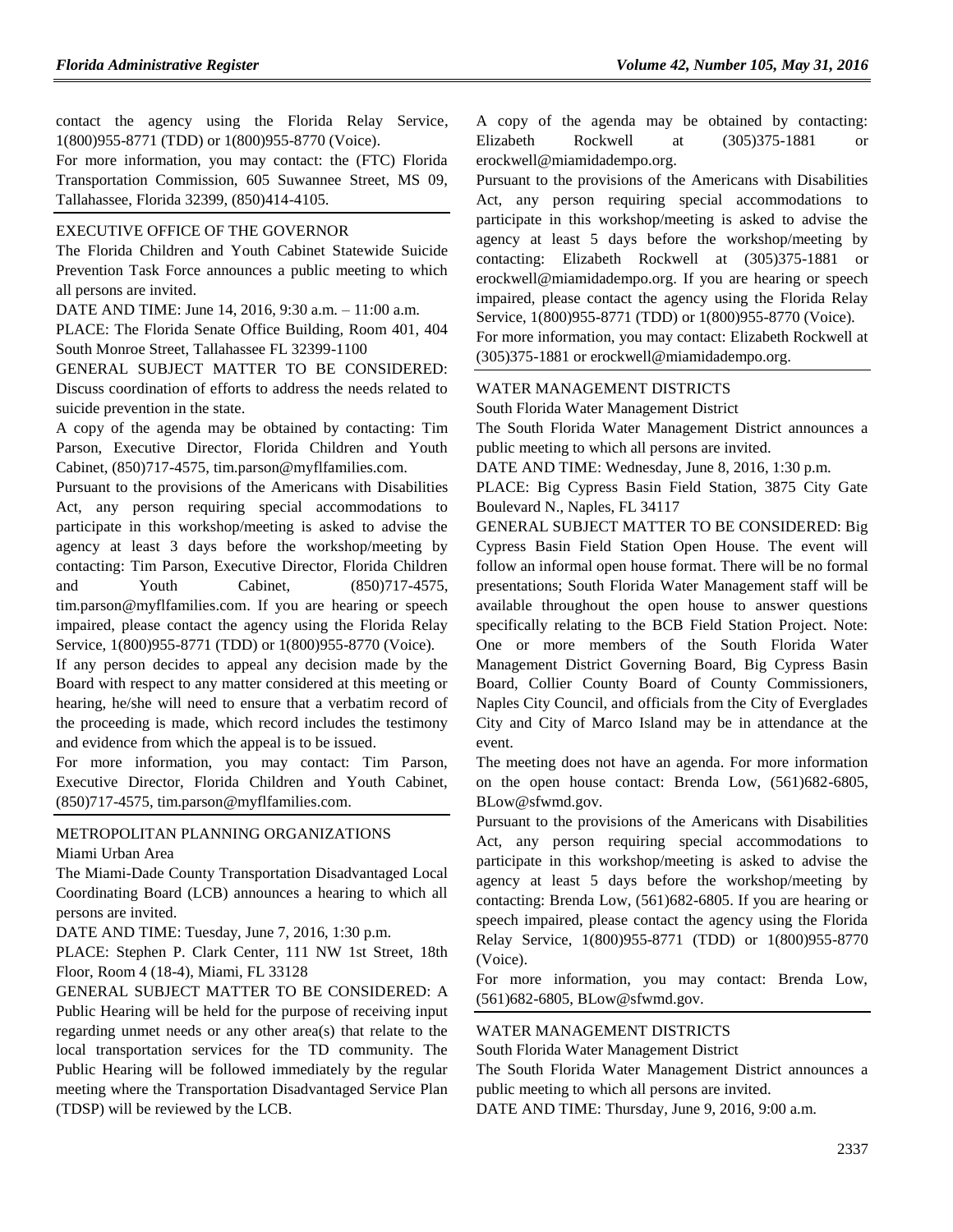PLACE: Lee County Commission Chambers, 2120 Main Street, Ft. Myers, FL 33901

All or part of the meeting may be conducted as a teleconference in order to permit maximum participation by Governing Board members. The Governing Board may take official action at the meeting on any item appearing on the agenda and on any item that is added to the agenda as a result of a change to the agenda approved by the presiding officer of the meeting pursuant to Section 120.525, Florida Statutes.

GENERAL SUBJECT MATTER TO BE CONSIDERED: Governing Board Regular Business Meeting. The Governing Board will discuss and consider District business, including regulatory and non-regulatory matters, and issues of interest related to water management, water supply and flood protection in the south Florida region.

A copy of the agenda may be obtained by contacting: Brenda Low, (561)682-6805, or at [https://www.sfwmd.gov.](https://www.sfwmd.gov/)

Pursuant to the provisions of the Americans with Disabilities Act, any person requiring special accommodations to participate in this workshop/meeting is asked to advise the agency at least 5 days before the workshop/meeting by contacting: Brenda Low, (561)682-6805. If you are hearing or speech impaired, please contact the agency using the Florida Relay Service, 1(800)955-8771 (TDD) or 1(800)955-8770 (Voice).

If any person decides to appeal any decision made by the Board with respect to any matter considered at this meeting or hearing, he/she will need to ensure that a verbatim record of the proceeding is made, which record includes the testimony and evidence from which the appeal is to be issued.

For more information, you may contact: Brenda Low, (561)682-6805, [blow@sfwmd.gov.](mailto:blow@sfwmd.gov)

#### [WATER MANAGEMENT DISTRICTS](https://www.flrules.org/gateway/department.asp?id=40)

[South Florida Water Management](https://www.flrules.org/gateway/organization.asp?id=124) District

The South Florida Water Management District Leasing Corporation announces a public meeting to which all persons are invited.

DATE AND TIME: Thursday, June 9, 2016, immediately following the conclusion of the meeting of the Governing Board of the South Florida Water Management District, but no earlier than 9:00 a.m.

PLACE: Lee County Commission Chambers, 2120 Main Street, Ft. Myers, FL 33901

All or part of this meeting may be conducted as a teleconference in order to permit maximum participation of Board members. The Board may take official action at the meeting on any item appearing on the agenda and on any item that is added to the agenda as a result of a change to the agenda approved by the presiding officer of the meeting pursuant to Section 120.525, Florida Statutes.

GENERAL SUBJECT MATTER TO BE CONSIDERED: The Annual Meeting to discuss leasing corporation business.

A copy of the agenda may be obtained by contacting: Brenda Low, (561)682-6805, [BLow@sfwmd.gov.](mailto:BLow@sfwmd.gov)

Pursuant to the provisions of the Americans with Disabilities Act, any person requiring special accommodations to participate in this workshop/meeting is asked to advise the agency at least 5 days before the workshop/meeting by contacting: Brenda Low, (561)682-6805. If you are hearing or speech impaired, please contact the agency using the Florida Relay Service, 1(800)955-8771 (TDD) or 1(800)955-8770 (Voice).

If any person decides to appeal any decision made by the Board with respect to any matter considered at this meeting or hearing, he/she will need to ensure that a verbatim record of the proceeding is made, which record includes the testimony and evidence from which the appeal is to be issued.

For more information, you may contact: Brenda Low, (561)682-6805 or District Clerk, South Florida Water Management District, MS 3210, 3301 Gun Club Road, West Palm Beach, FL 33406.

[DEPARTMENT OF BUSINESS AND PROFESSIONAL](https://www.flrules.org/gateway/department.asp?id=61)  [REGULATION](https://www.flrules.org/gateway/department.asp?id=61)

[Florida Real Estate Commission](https://www.flrules.org/gateway/organization.asp?id=283)

RULE NO.: RULE TITLE:

[61J2-10.025](https://www.flrules.org/gateway/ruleNo.asp?id=61J2-10.025) Advertising

The Florida Real Estate Commission announces a workshop to which all persons are invited.

DATE AND TIME: Monday, June 13, 2016, 2:00 p.m.

PLACE: 400 W. Robinson Street, Hurston Building, North Tower, Suite N901, Orlando, Florida 32801

GENERAL SUBJECT MATTER TO BE CONSIDERED: This is a CORRECTION for Notice ID Number 17570985 published on May 24, 2016, Vol. 42, No. 101, F.A.R.

The purpose of the workshop is to discuss Chapter 475 Legislation and Rule 61J2-10.025 as it relates to team advertising.

A copy of the agenda may be obtained by contacting: Lori Crawford, [lori.crawford@myfloridalicense.com](mailto:lori.crawford@myfloridalicense.com) or Mike Davis at [michael.davis@myfloridalicense.com.](mailto:michael.davis@myfloridalicense.com)

Pursuant to the provisions of the Americans with Disabilities Act, any person requiring special accommodations to participate in this workshop/meeting is asked to advise the agency at least 5 days before the workshop/meeting by contacting: the Division of Real Estate, (407)481-5662. If you are hearing or speech impaired, please contact the agency using the Florida Relay Service, 1(800)955-8771 (TDD) or 1(800)955-8770 (Voice).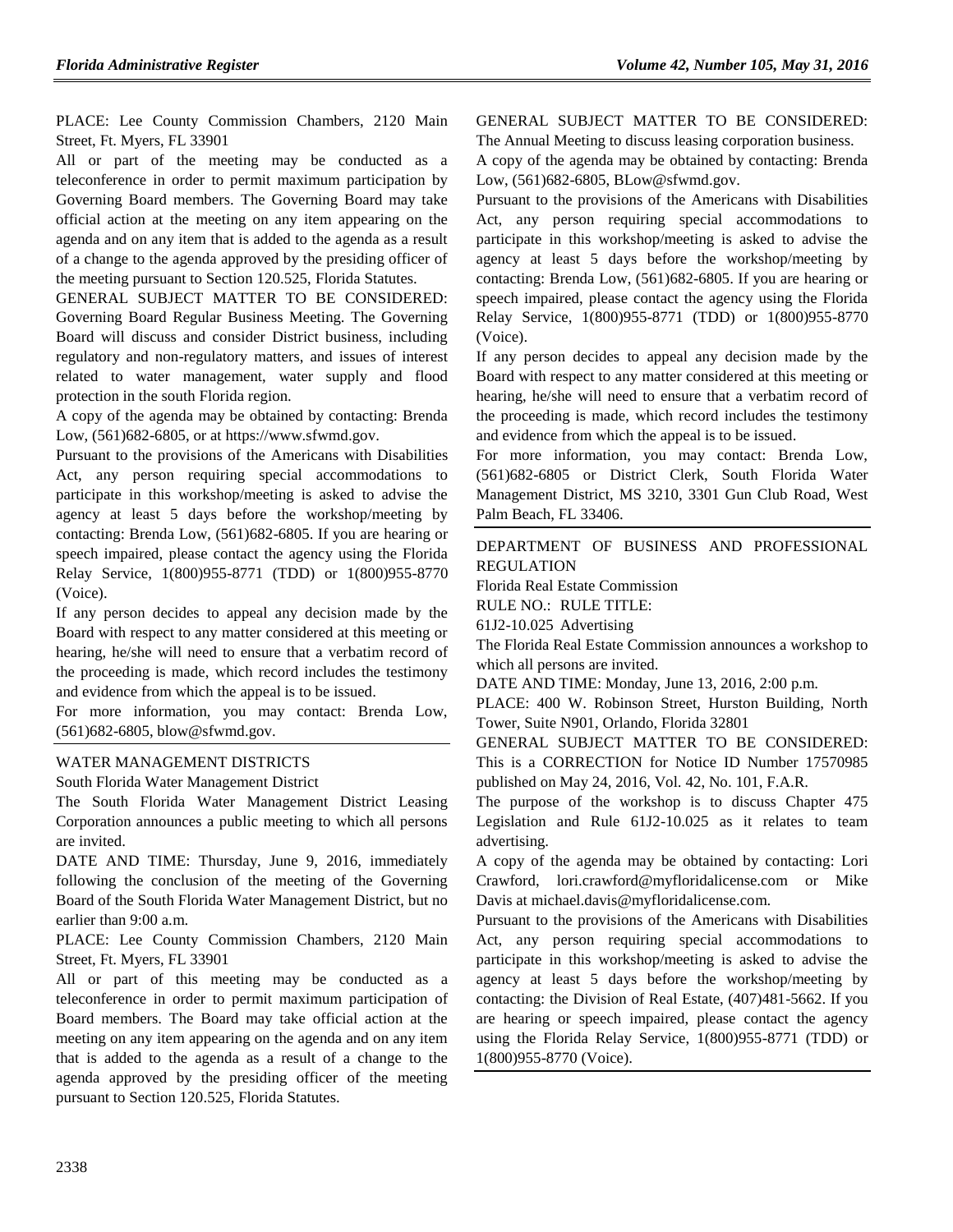#### [DEPARTMENT OF ENVIRONMENTAL PROTECTION](https://www.flrules.org/gateway/department.asp?id=62)

The Department of Environmental Protection announces a public meeting to which all persons are invited.

DATE AND TIME: June 21, 2016, 10:00 a.m.

PLACE: Waste Management of Dade County, 8801 N.W. 93rd Street, Medley, Florida 33178

GENERAL SUBJECT MATTER TO BE CONSIDERED: To obtain public comments on the draft injection well permit for Waste Management Inc. of Florida, who applied on February 26, 2016 for a permit to operate an injection well system (File No. 341964-001-UO/1I, WACS 101022). The project is located at 9350 Northwest 89th Avenue, Medley, Florida 33178. The facility will operate a non-hazardous Class I injection well system, consisting of one injection well (IW-1), with sixteen-inch diameter steel casing set to 2,778 feet below land surface (bls) and a ten-inch diameter fiberglass reinforced plastic (FRP) tubing set to 2,767 feet bls, and a total depth of 3,512 feet bls. The injection well is used for the disposal of leachate collection system water from the Medley Landfill. Additional leachate waste streams from other landfill facilities may be authorized through minor permit modifications as detailed in the draft permit. The maximum permitted flow volume for the injection well is 3.02 million gallons per day.

During the public comment period provided in Rule 62- 528.315, F.A.C., any interested person may submit written comments on the draft permit. All comments shall be considered in making the final decision and shall be answered as provided in Rule 62-528.330, F.A.C. More information or a copy of the draft permit, fact sheet, and application may be obtained by contacting: Douglas Thornton, Engineering Specialist, DEP, 2600 Blair Stone Road, MS 3530, Tallahassee, Florida 32299-2400, phone: (850)245-8666. The above address is the office processing the permit.

Pursuant to the provisions of the Americans with Disabilities Act, any person requiring special accommodations to participate in this workshop/meeting is asked to advise the agency at least 48 hours before the workshop/meeting by contacting: Toni Lomen at (904)256-1637. If you are hearing or speech impaired, please contact the agency using the Florida Relay Service, 1(800)955-8771 (TDD) or 1(800)955- 8770 (Voice).

#### [DEPARTMENT OF FINANCIAL SERVICES](https://www.flrules.org/gateway/department.asp?id=69)

[Division of State Fire Marshal](https://www.flrules.org/gateway/organization.asp?id=359)

The Fire & Emergency Incident Information System Technical Advisory Panel announces a public meeting to which all persons are invited.

DATE AND TIME: Friday, July 8, 2016, 2:00 p.m.

PLACE: The Vinoy Renaissance Resort & Golf Club, St. Petersburg, FL

GENERAL SUBJECT MATTER TO BE CONSIDERED: Regular meeting. Topics include, but are not limited to, a Division update, EMS update, and FFIRS update.

A copy of the agenda may be obtained by contacting: [MaryAnn.Benson@myfloridacfo.com.](mailto:MaryAnn.Benson@myfloridacfo.com)

Pursuant to the provisions of the Americans with Disabilities Act, any person requiring special accommodations to participate in this workshop/meeting is asked to advise the agency at least 10 days before the workshop/meeting by contacting: [MaryAnn.Benson@myfloridacfo.com.](mailto:MaryAnn.Benson@myfloridacfo.com) If you are hearing or speech impaired, please contact the agency using the Florida Relay Service, 1(800)955-8771 (TDD) or 1(800)955-8770 (Voice).

#### [DEPARTMENT OF FINANCIAL SERVICES](https://www.flrules.org/gateway/department.asp?id=69) [Division of State Fire Marshal](https://www.flrules.org/gateway/organization.asp?id=359)

The Firefighters Employment, Standards and Training Council announces a public meeting to which all persons are invited.

DATE AND TIME: Friday, July 8, 2016, 10 minutes after the adjournment of the Fire & Emergency Incident Information System Technical Advisory Panel meeting which begins at 2:00 p.m.

PLACE: The Vinoy Renaissance Resort & Golf Club, St. Petersburg, FL

GENERAL SUBJECT MATTER TO BE CONSIDERED: Regular meeting. Topics include, but are not limited to, a Division and Bureau update.

A copy of the agenda may be obtained by contacting: [MaryAnn.Benson@myfloridacfo.com.](mailto:MaryAnn.Benson@myfloridacfo.com)

Pursuant to the provisions of the Americans with Disabilities Act, any person requiring special accommodations to participate in this workshop/meeting is asked to advise the agency at least 10 days before the workshop/meeting by contacting: [MaryAnn.Benson@myfloridacfo.com.](mailto:MaryAnn.Benson@myfloridacfo.com) If you are hearing or speech impaired, please contact the agency using the Florida Relay Service, 1(800)955-8771 (TDD) or 1(800)955-8770 (Voice).

### [FLORIDA ASSOCIATION OF CENTERS FOR](https://www.flrules.org/gateway/organization.asp?id=944)  [INDEPENDENT LIVING](https://www.flrules.org/gateway/organization.asp?id=944)

The Florida Association of Centers for Independent Living, Inc. announces a public meeting to which all persons are invited.

DATE AND TIME: Thursday, June 9, 2016, 10:00 a.m.

PLACE: Teleconference: 1(888)853-9372, participant code: 148868

GENERAL SUBJECT MATTER TO BE CONSIDERED: FACIL announces a meeting of the James Patrick Memorial Work Incentives Personal Attendant Service (JP-PAS) Program, at which two or more JP-PAS members may be in attendance. All interested persons are invited to attend (call-in number above). The meeting will be audio recorded.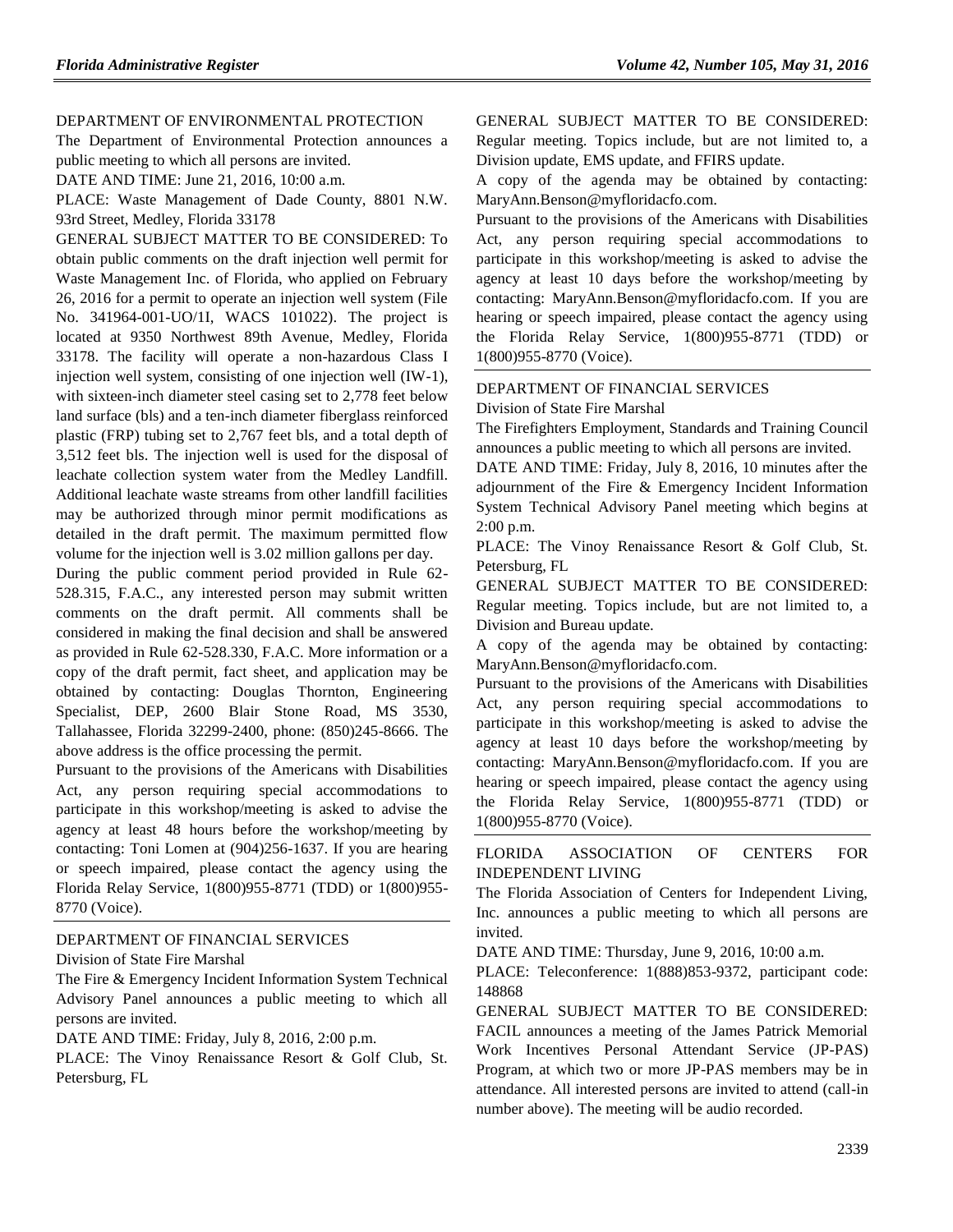A copy of the agenda may be obtained by contacting: Elisabeth Everett, (850)575-6004[, elisabeth@floridacils.org.](mailto:elisabeth@floridacils.org)

Pursuant to the provisions of the Americans with Disabilities Act, any person requiring special accommodations to participate in this workshop/meeting is asked to advise the agency at least 48 hours before the workshop/meeting by contacting: Elisabeth Everett, (850)575-6004, [elisabeth@floridacils.org.](mailto:elisabeth@floridacils.org) If you are hearing or speech impaired, please contact the agency using the Florida Relay Service, 1(800)955-8771 (TDD) or 1(800)955-8770 (Voice).

If any person decides to appeal any decision made by the Board with respect to any matter considered at this meeting or hearing, he/she will need to ensure that a verbatim record of the proceeding is made, which record includes the testimony and evidence from which the appeal is to be issued.

For more information, you may contact: Elisabeth Everett, (850)575-6004, [elisabeth@floridacils.org.](mailto:elisabeth@floridacils.org)

## [ABLE TRUST](https://www.flrules.org/gateway/organization.asp?id=604)

The Able Trust announces a public meeting to which all persons are invited.

DATE AND TIME: Friday, June 17, 2016, 9:00 a.m., ET

PLACE: Golden Eagle Golf & Country Club, 3700 Golden Eagle Drive, Tallahassee, FL 32312

GENERAL SUBJECT MATTER TO BE CONSIDERED: The Able Trust (Florida Endowment Foundation for Vocational Rehabilitation) will hold its quarterly Board Meeting and Annual Meeting. The agenda will include review of financial reports, quarterly grant recommendations and Committee reports; and other business that may come before the organization.

A copy of the agenda may be obtained by contacting: The Able Trust at (850)224-4493 o[r info@abletrust.org.](mailto:info@abletrust.org)

Pursuant to the provisions of the Americans with Disabilities Act, any person requiring special accommodations to participate in this workshop/meeting is asked to advise the agency at least 4 days before the workshop/meeting by contacting: The Able Trust at (850)224-4493 or [info@abletrust.org.](mailto:info@abletrust.org) If you are hearing or speech impaired, please contact the agency using the Florida Relay Service, 1(800)955-8771 (TDD) or 1(800)955-8770 (Voice).

For more information, you may contact: The Able Trust at (850)224-4493 or [info@abletrust.org.](mailto:info@abletrust.org)

## AMERICAN CONSULTING PROFESSIONALS [DEBORAH TURNER](https://www.flrules.org/gateway/organization.asp?id=977)

The Florida Department of Transportation District Seven announces workshops to which all persons are invited.

DATE AND TIME: June 7, 2016, 5:30 p.m.

PLACE: Robert Saunders Library, 1505 N. Nebraska Ave., Tampa, FL 33602

GENERAL SUBJECT MATTER TO BE CONSIDERED: Tampa Bay Express (TBX) City of Tampa Community Engagement Meetings for the Downtown Tampa Interchange (I-275 at I-4); WPI: 433821-22-01.

In August of 2015, the Hillsborough Metropolitan Planning Organization (MPO) adopted the Tampa Bay Express (TBX) project into the County's Transportation Improvement Plan (TIP). As part of the Tampa Bay Express public outreach, Florida Department of Transportation (FDOT) District 7 is seeking input from neighborhood residents and business owners regarding how Tampa Bay Express will impact adjacent neighborhoods and what mitigation or improvement efforts are desired to meet the neighborhoods' needs.

Neighborhood workshops are being utilized to allow organizations, individuals, and local agencies to collaboratively explore potential solutions to issues facing their community regarding the Tampa Bay Express project.

During the first Workshop Series, citizens from Downtown Tampa, Seminole Heights, Tampa Heights, West River, and Ybor City identified neighborhood assets and needs, and then framed their concerns around the Tampa Bay Express project. The local agencies then came together to determine how community goals and current planning efforts aligned with neighborhood needs. To review the summary report for the first Workshop Series, please visit [www.tampabayexpress.com,](http://www.tampabayexpress.com/) click on the "Get Involved" pulldown, select "Community Engagement" and scroll down to the Reports section.

During the second Workshop Series, neighborhood groups determined goals and objectives for their neighborhoods and then listed design strategies to address their concerns identified in the first Workshop Series. To review the Summary (Workshop Series 2) presentation, please visit [www.tampabayexpress.com,](http://www.tampabayexpress.com/) click on the "Get Involved" pulldown, select "Community Engagement" and scroll down to the Presentation section.

The third Workshop Series coordinated community-driven design strategies between neighborhoods, FDOT District VII and local agencies to determine potential, neighborhoodspecific improvements that could become part of the Tampa Bay Express project.

The Florida Center for Community Design and Research (FCCDR), in cooperation with the Florida Department of Transportation District Seven, City of Tampa, Hillsborough County, HART and Hillsborough Planning Commission, is inviting community representatives from City of Tampa, Home Owner Associations, residents, and civic and business associations near the Downtown Tampa Interchange (I-275 at I-4) to attend and participate in the Summary (Workshop Series 3) presentation of the Community Engagement meetings regarding the TBX project.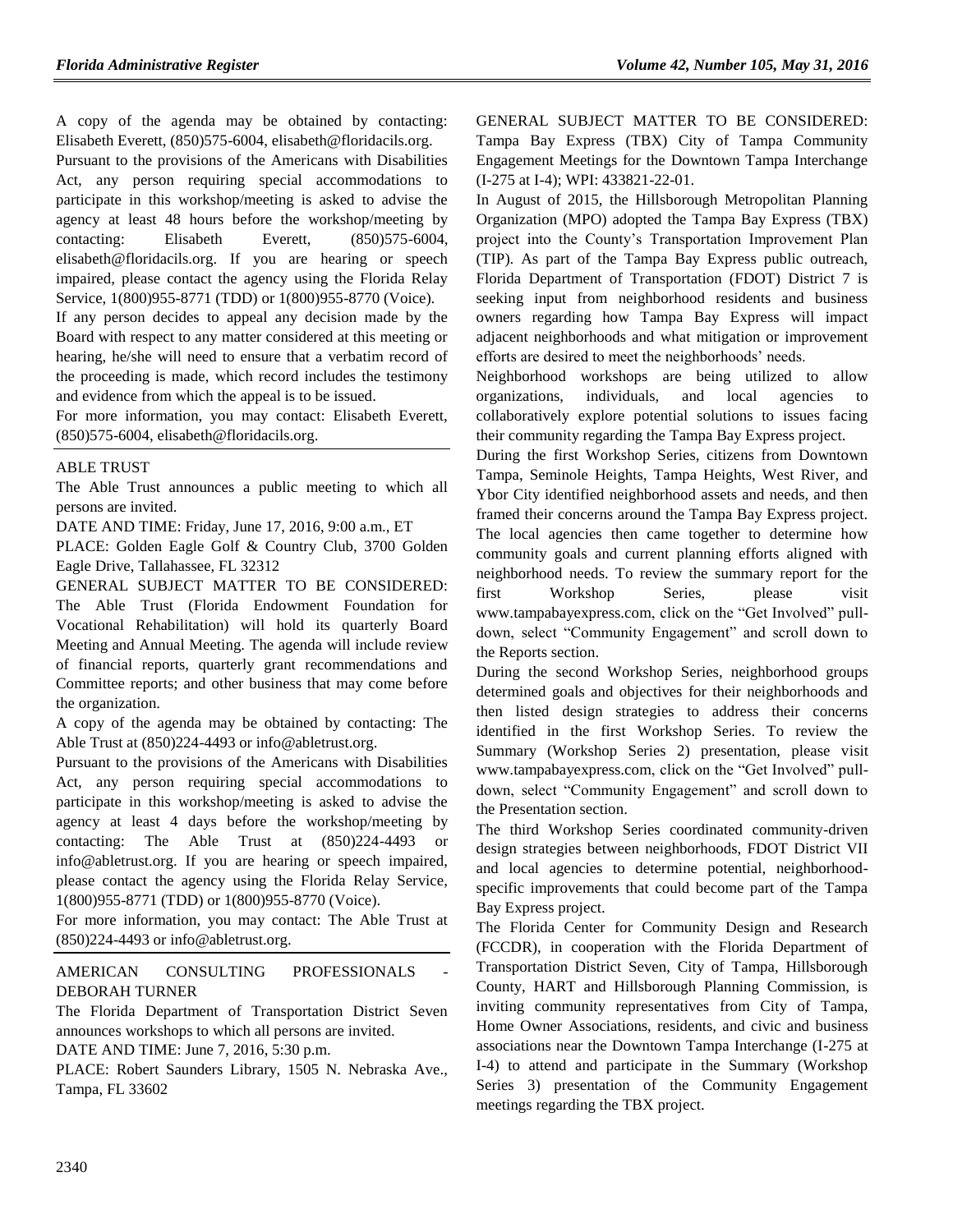Date and time: Tuesday, June 7, 2016, 5:30 – 7:30 p.m.; place: Robert Saunders Library, 1505 N. Nebraska Ave., Tampa, FL 33602.

Please check Tampabayexpress.com for current information and meeting updates or call Chris Speese, Public Involvement Coordinator, at (813)975-6405.

Public participation is solicited without regard to race, color, national origin, age, sex, religion, disability or family status. Persons who require special accommodations under the Americans with Disabilities Act or persons who require translation services (free of charge) should contact: Chris Speese, Public Involvement Coordinator, at (813)975-6405, 1(800)226-7220 or [christopher.speese@dot.state.fl.us](mailto:christopher.speese@dot.state.fl.us) at least seven (7) days prior to a meeting.

A copy of the agenda may be obtained by contacting: Chris Speese, Public Involvement Coordinator, at (813)975-6405, 1(800)226-7220 or [christopher.speese@dot.state.fl.us.](mailto:christopher.speese@dot.state.fl.us)

Pursuant to the provisions of the Americans with Disabilities Act, any person requiring special accommodations to participate in this workshop/meeting is asked to advise the agency at least 7 days before the workshop/meeting by contacting: Chris Speese, Public Involvement Coordinator, at (813)975-6405, 1(800)226-7220 or [christopher.speese@dot.state.fl.us.](mailto:christopher.speese@dot.state.fl.us) If you are hearing or speech impaired, please contact the agency using the Florida Relay Service, 1(800)955-8771 (TDD) or 1(800)955-8770 (Voice).

For more information, you may contact: Chris Speese, Public Involvement Coordinator, at (813)975-6405, 1(800)226-7220 or [christopher.speese@dot.state.fl.us.](mailto:christopher.speese@dot.state.fl.us)

# Section VII Notice of Petitions and Dispositions Regarding Declaratory Statements

# [DEPARTMENT OF MANAGEMENT SERVICES](https://www.flrules.org/gateway/department.asp?id=60)

NOTICE IS HEREBY GIVEN that the Public Employees Relations Commission (Commission) has declined to rule on the petition for declaratory statement filed by The International Union of Painters and Allied Trades, AFL-CIO, Local Union 2301 on April 25, 2016. The following is a summary of the agency's declination of the petition:

The Petitioner requested that the Commission clarify language appearing at page nine of an order amending certification in which the Petitioner was designated as the certified bargaining agent for a unit of City of Fort Myers (City) nonprofessional employees. In re Petition of Fort Myers City Employees Union, to Amend Certification No. 614, Order No. 16E-107 (PERC 2016); 42 FPER 304 (2016). According to the petition, the City interprets the language in the order to require that the Petitioner obtain new cards specifically authorizing dues deductions on its behalf. Until such time as it receives new authorization cards, the City contends that it has no duty to further deduct dues. The Petitioner interprets the language to require that the City continue to deduct dues on behalf of employees who signed authorization cards prior to the filing of the amendment to certification petition, but that the City is to forward the dues to the Petitioner, rather than to the prior certified bargaining agent. The Petitioner and the City sought a declaratory statement regarding their respective rights and responsibilities regarding dues deductions. The Commission declined to rule on this question because the issue has ripened into an actual controversy. A petition for declaratory statement is not the appropriate procedure for resolving an existing dispute. To the extent that either party is entitled to any relief, the proper procedure is to file an unfair labor practice charge.

A copy of the Order Declining of the Petition for Declaratory Statement may be obtained by contacting: The Clerk, Public Employees Relations Commission, 4708 Capital Circle NW, Suite 300, Tallahassee, Florida 32303-7256.

Please refer all comments to: The Clerk, Public Employees Relations Commission, 4708 Capital Circle NW, Suite 300, Tallahassee, Florida 32303-7256.

## [DEPARTMENT OF HEALTH](https://www.flrules.org/gateway/department.asp?id=64)

#### [Board of Nursing](https://www.flrules.org/gateway/organization.asp?id=332)

NOTICE IS HEREBY GIVEN that the Board of Nursing has received the petition for declaratory statement from Jeffrey Wayne Arnovitz, on May 25, 2016. The petition seeks the agency's opinion as to the applicability of 464.003(2), (3) and 464.012(2), FS, subsection 64B9-4.001(14), F.A.C., and Rule 64B9-4.010, F.A.C., as they apply to the petitioner.

The Petitioner seeks a Declaratory Statement with regard to whether he may, within the scope of practice of a licensed ARNP, provide services to patients located in Florida from Petitioner's Ohio practice locations, through audio and video communications. Except for good cause shown, motions for leave to intervene must be filed within 21 days after the publication of this notice.

A copy of the Petition for Declaratory Statement may be obtained by contacting: Joe R. Baker, Jr., Executive Director, Board of Nursing, 4052 Bald Cypress Way, Bin #C02, Tallahassee, Florida 32399, info@floridasnursing.gov or by telephone at (850)245-4125.

NOTICE IS HEREBY GIVEN that the Board of Nursing has received the petition for declaratory statement from Jeffrey Wayne Arnovitz, on May 25, 2016. The petition seeks the agency's opinion as to the applicability of 464.003(2), (3) and 464.012(2), FS, subsection 64B9-4.001(14), F.A.C., and Rule 64B9-4.010, F.A.C., as they apply to the petitioner.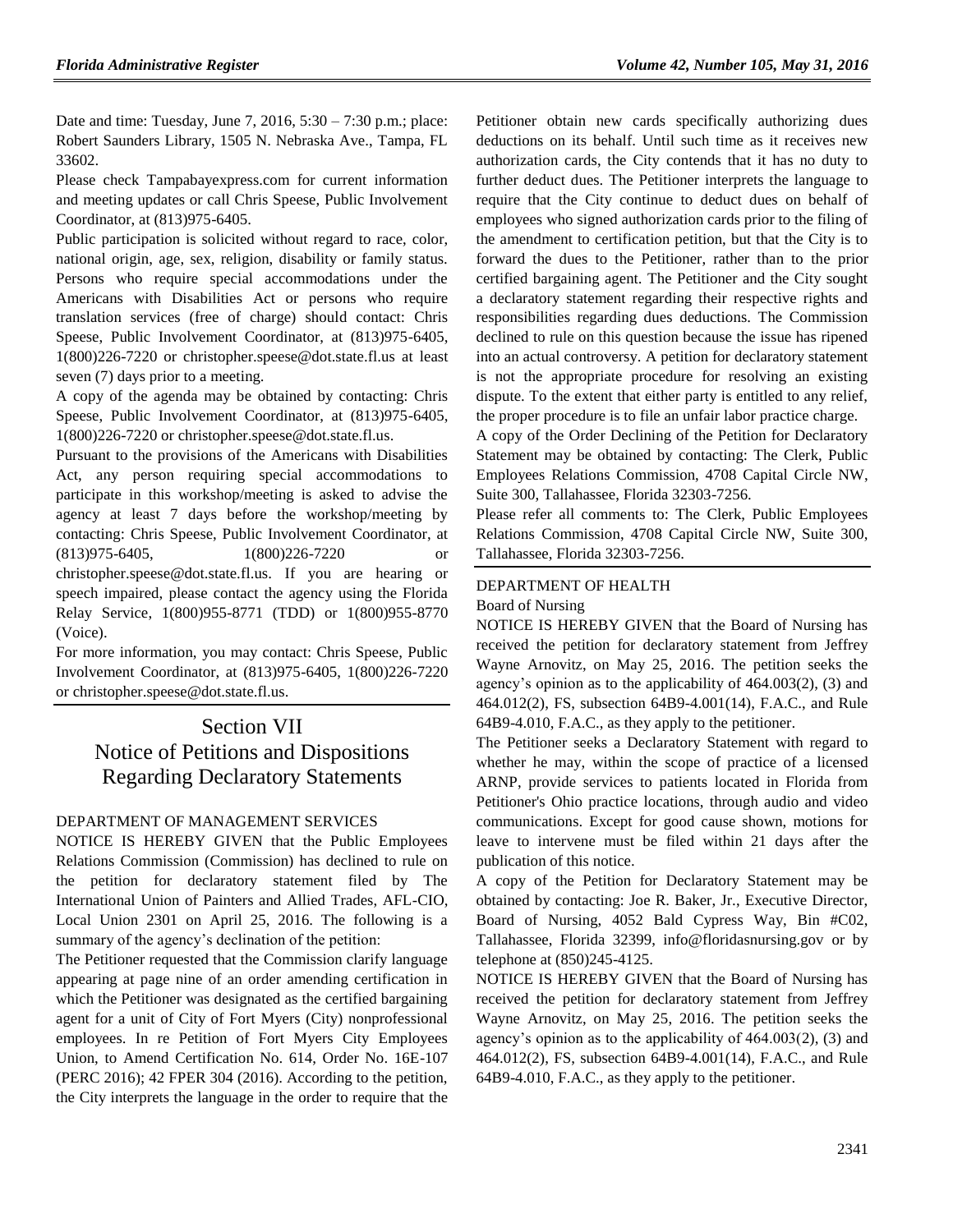The Petitioner seeks a Declaratory Statement with regard to whether he may, within the scope of practice of a licensed ARNP, provide services to patients located in Florida from Petitioner's Ohio practice locations, through audio and video communications. Except for good cause shown, motions for leave to intervene must be filed within 21 days after the publication of this notice.

A copy of the Petition for Declaratory Statement may be obtained by contacting: Joe R. Baker, Jr., Executive Director, Board of Nursing, 4052 Bald Cypress Way, Bin #C02, Tallahassee, Florida 32399, info@floridasnursing.gov or by telephone at (850)245-4125.

[DEPARTMENT OF FINANCIAL SERVICES](https://www.flrules.org/gateway/department.asp?id=69) [Finance](https://www.flrules.org/gateway/organization.asp?id=524)

NOTICE IS HEREBY GIVEN that the Office of Financial Regulation has issued an order disposing of the petition for declaratory statement filed by Credit Union "Payment Center" on March 8, 2016. The following is a summary of the agency's disposition of the petition:

The petition sought a declaratory statement from the Office on whether Petitioner's proposed business activities (of offering a remittance service, without, charging a fee) fall within Florida's money transmitting licensing statute Chapter 560, Florida Statutes. (560.204) On May 26, 2016, the Office issued a Final Order. Based on the facts as provided in the Petition, neither Petitioner nor its employees are required to obtain licensure under Chapter 560, Florida Statutes.

A copy of the Order Disposing of the Petition for Declaratory Statement may be obtained by contacting: Agency Clerk, Office of Financial Regulation, P.O. Box 8050, Tallahassee, Florida 32314-8050, (850)410-9643,

Agency.Clerk@flofr.com or online:

[https://real.flofr.com/ConsumerServices/SearchLegalDocume](https://real.flofr.com/ConsumerServices/SearchLegalDocuments/LDSearch.aspx#/searchLegalDocuments) [nts/LDSearch.aspx#/searchLegalDocuments.](https://real.flofr.com/ConsumerServices/SearchLegalDocuments/LDSearch.aspx#/searchLegalDocuments)

#### [DEPARTMENT OF FINANCIAL SERVICES](https://www.flrules.org/gateway/department.asp?id=69) [Finance](https://www.flrules.org/gateway/organization.asp?id=524)

NOTICE IS HEREBY GIVEN that the Office of Financial Regulation has issued an order disposing of the petition for declaratory statement filed by FirstKey Business Lending, LLC, (FKBL) on March 31, 2016. The following is a summary of the agency's disposition of the petition:

The petition sought the Office's interpretation on the following: Whether FKBL is required to be licensed as a Florida mortgage lender to make investment property loans depends on two factors: (1) whether FKBL falls within the Act's definition of "mortgage lender;" and (2) whether FKBL can satisfy any of the Act's exemptions to licensure. On May 26, 2016, the Office issued a Final Order. Based on the information provided and subject to the caveat expressly provided, the Office answers the petition and declares that with the exception of loans on properties consisting of five or more dwelling units, the loans described by FKBL are not "mortgage loans" as defined by section 494.001 (24), Florida Statutes. The mortgage loans that are described are "nonresidential mortgage loans" subject to the exemption from licensure under 494.00115(2)(d), Florida Statutes. Therefore, FKBL is not required to obtain a license from the Office before offering or making such loans in Florida.

A copy of the Order Disposing of the Petition for Declaratory Statement may be obtained by contacting: Agency Clerk, Office of Financial Regulation, P.O. Box 8050, Tallahassee, Florida 32314-8050, (850)410-9643,

Agency.Clerk@flofr.com or online:

[https://real.flofr.com/ConsumerServices/SearchLegalDocume](https://real.flofr.com/ConsumerServices/SearchLegalDocuments/LDSearch.aspx#/searchLegalDocuments) [nts/LDSearch.aspx#/searchLegalDocuments.](https://real.flofr.com/ConsumerServices/SearchLegalDocuments/LDSearch.aspx#/searchLegalDocuments)

# [DEPARTMENT OF FINANCIAL SERVICES](https://www.flrules.org/gateway/department.asp?id=69) [Finance](https://www.flrules.org/gateway/organization.asp?id=524)

NOTICE IS HEREBY GIVEN that the Office of Financial Regulation has received the petition for declaratory statement from Check Mart of Florida, Inc. dba The Check Cashing Store on April 20, 2016. The petition seeks the agency's opinion as to the applicability of Chapter 560, Florida Statutes, as it applies to the petitioner.

The original Petition sought a declaratory statement as to whether Petitioner's proposed business model of offering check cashing services to Florida residents via a mobile phone application feature which can be accessed (via a customer's mobile phone) requires additional licensing under Chapter 560, Florida Statutes. On April 20, 2016, the Office filed the Notice of receipt of Petition for Declaratory Statement in the Florida Administrative Register, Vol. 42, No. 79. On May 27, 2016, the Petition was withdrawn.

Please refer all comments to: Agency Clerk, Office of Financial Regulation, P.O. Box 8050, Tallahassee, Florida 32314-8050, (850)410-9643, [Agency.Clerk@flofr.com.](mailto:Agency.Clerk@flofr.com)

## [DEPARTMENT OF FINANCIAL SERVICES](https://www.flrules.org/gateway/department.asp?id=69) **[Securities](https://www.flrules.org/gateway/organization.asp?id=525)**

NOTICE IS HEREBY GIVEN that the Office of Financial Regulation has received the petition for declaratory statement from General Motors Financial Company, Inc. on May 20, 2016. The petition seeks the agency's opinion as to the applicability of Section 517.12, Florida Statutes, as it applies to the petitioner.

The petition seeks a declaratory statement from the Office with respect to offers and sales of Petitioner's Variable Denominational Floating Rate Demand Notes; and if Petitioner's and its officers, employees and directors are required to comply with registration requirements of Sec. 517. 12, Florida Statutes.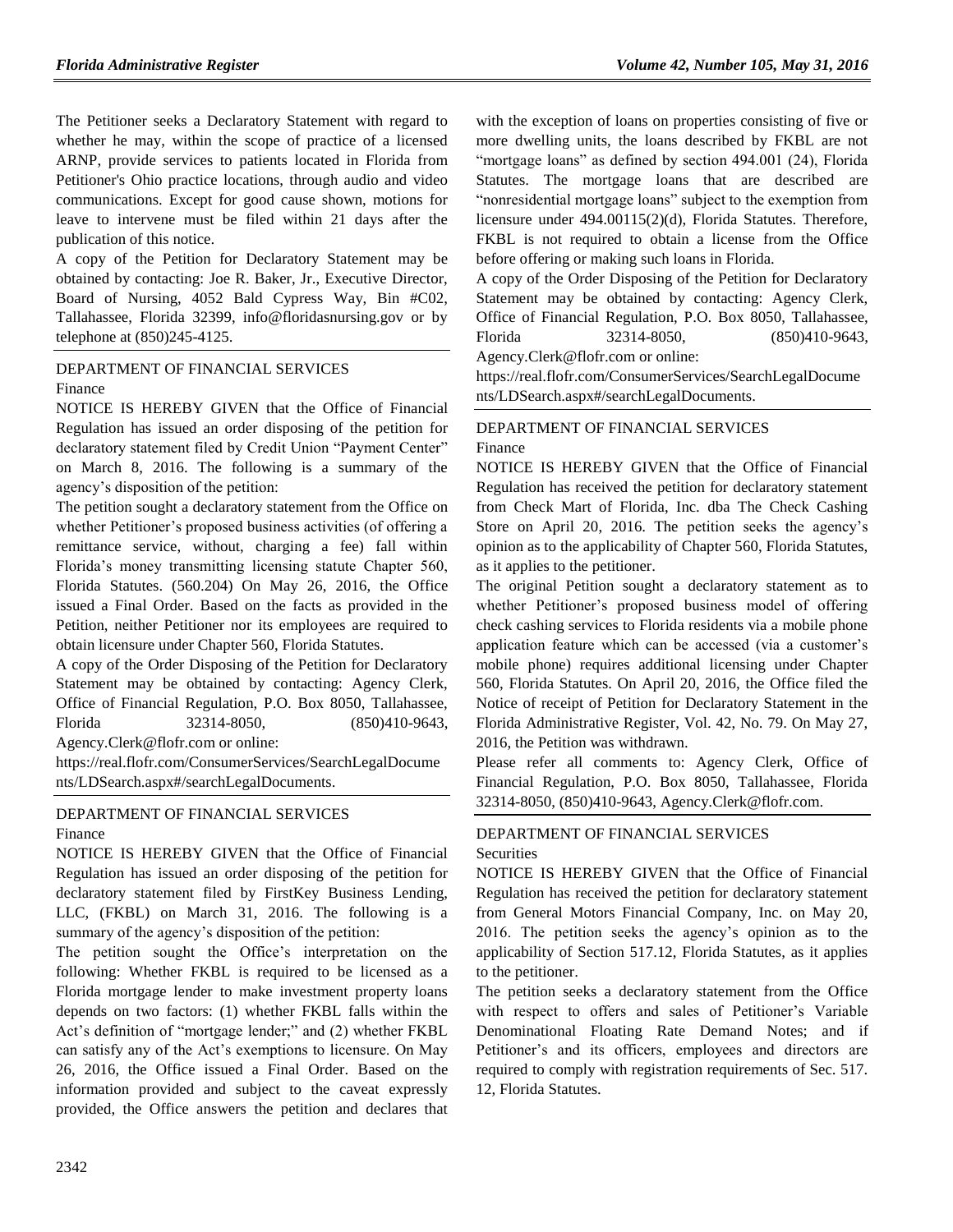A copy of the Petition for Declaratory Statement may be obtained by contacting: Agency Clerk, Office of Financial Regulation, P.O. Box 8050, Tallahassee, Florida 32314-8050, (850)410-9643, [Agency.Clerk@flofr.com.](mailto:Agency.Clerk@flofr.com)

Please refer all comments to: Agency Clerk, Office of Financial Regulation, P.O. Box 8050, Tallahassee, Florida 32314-8050, (850)410-9643, [Agency.Clerk@flofr.com](mailto:Agency.Clerk@flofr.com) by June 17, 2016.

# [DEPARTMENT OF FINANCIAL SERVICES](https://www.flrules.org/gateway/department.asp?id=69)

## **[Securities](https://www.flrules.org/gateway/organization.asp?id=525)**

NOTICE IS HEREBY GIVEN that the Office of Financial Regulation has issued an order disposing of the petition for declaratory statement filed by Brown Brothers Harriman & Co., (BBH) on March 2, 2016. The following is a summary of the agency's disposition of the petition:

The Petition requested the Office of Financial Regulation to determine whether, according to the facts presented, Petitioner was a "bank authorized to do business in this state" and therefore exempt from registration as a dealer and investment adviser under Chapter 517, Florida Statutes. On May 26, 2016, a Final Order was issued. Petitioner is not a "bank" as that term is used and referenced in Chapter 517, Florida Statutes. THEREFORE, Petitioner does not qualify for the exemptions from registration as a "dealer" as provided in Section 517.021(6)(b)2., Florida Statutes, or as an "investment adviser" as provided in Section 517.021(14)(b)3., Florida Statutes, and Petitioner must obtain or maintain appropriate licensure pursuant to Chapter 517, Florida Statute, to engage in the activities authorized for a dealer or investment adviser in the State of Florida.

A copy of the Order Disposing of the Petition for Declaratory Statement may be obtained by contacting: Agency Clerk, Office of Financial Regulation, P.O. Box 8050, Tallahassee, Florida 32314-8050, (850)410-9643,

Agency.Clerk@flofr.com or online:

[https://real.flofr.com/ConsumerServices/SearchLegalDocume](https://real.flofr.com/ConsumerServices/SearchLegalDocuments/LDSearch.aspx#/searchLegalDocuments) [nts/LDSearch.aspx#/searchLegalDocuments.](https://real.flofr.com/ConsumerServices/SearchLegalDocuments/LDSearch.aspx#/searchLegalDocuments)

# Section VIII Notice of Petitions and Dispositions Regarding the Validity of Rules

Notice of Petition for Administrative Determination has been filed with the Division of Administrative Hearings on the following rules:

# **NONE**

Notice of Disposition of Petition for Administrative Determination has been filed with the Division of Administrative Hearings on the following rules:

# NONE

Section IX Notice of Petitions and Dispositions Regarding Non-rule Policy Challenges

# NONE

Section X Announcements and Objection Reports of the Joint Adminstrative Procedures **Committee** 

# **NONE**

Section XI Notices Regarding Bids, Proposals and Purchasing

## [WATER MANAGEMENT DISTRICTS](https://www.flrules.org/gateway/department.asp?id=40)

[St. Johns River Water Management District](https://www.flrules.org/gateway/organization.asp?id=122)

The Governing Board of the St. John's River Water

Management District Requests for Proposals 28580 The District issued Request for Proposals (RFP) No. 28580 for comprehensive banking services. The District's Evaluation Committee for this RFP will enter into negotiations with the top-ranked Respondent at 10:00 a.m. on June 9, 2016, at District headquarters, 4049 Reid Street, Palatka, Florida 32177 (C.R. 1110). Staff will meet at 9:30 am on June 9 to discuss the negotiations for the 10:00 a.m. meeting with the topranked respondent.

# [BRASFIELD & GORRIE, LLC](https://www.flrules.org/gateway/organization.asp?id=1219)

UF O'CONNELL CENTER - CONCRETE PAVING SCOPE BID ADVERTISEMENT

Brasfield & Gorrie, LLC will now be taking sealed bid proposals for the CONCRETE PAVING SCOPE on the UF Stephen C. O'Connell Center Expansion and Renovation project in Gainesville, FL. Sealed Bids are due by no later than June 1, 2016. Sealed bids must either be hand delivered or mailed to the following address:

Brasfield & Gorrie, LLC c\o Adam Cowan 941 West Morse Blvd., Suite 200 Winter Park, FL 32789